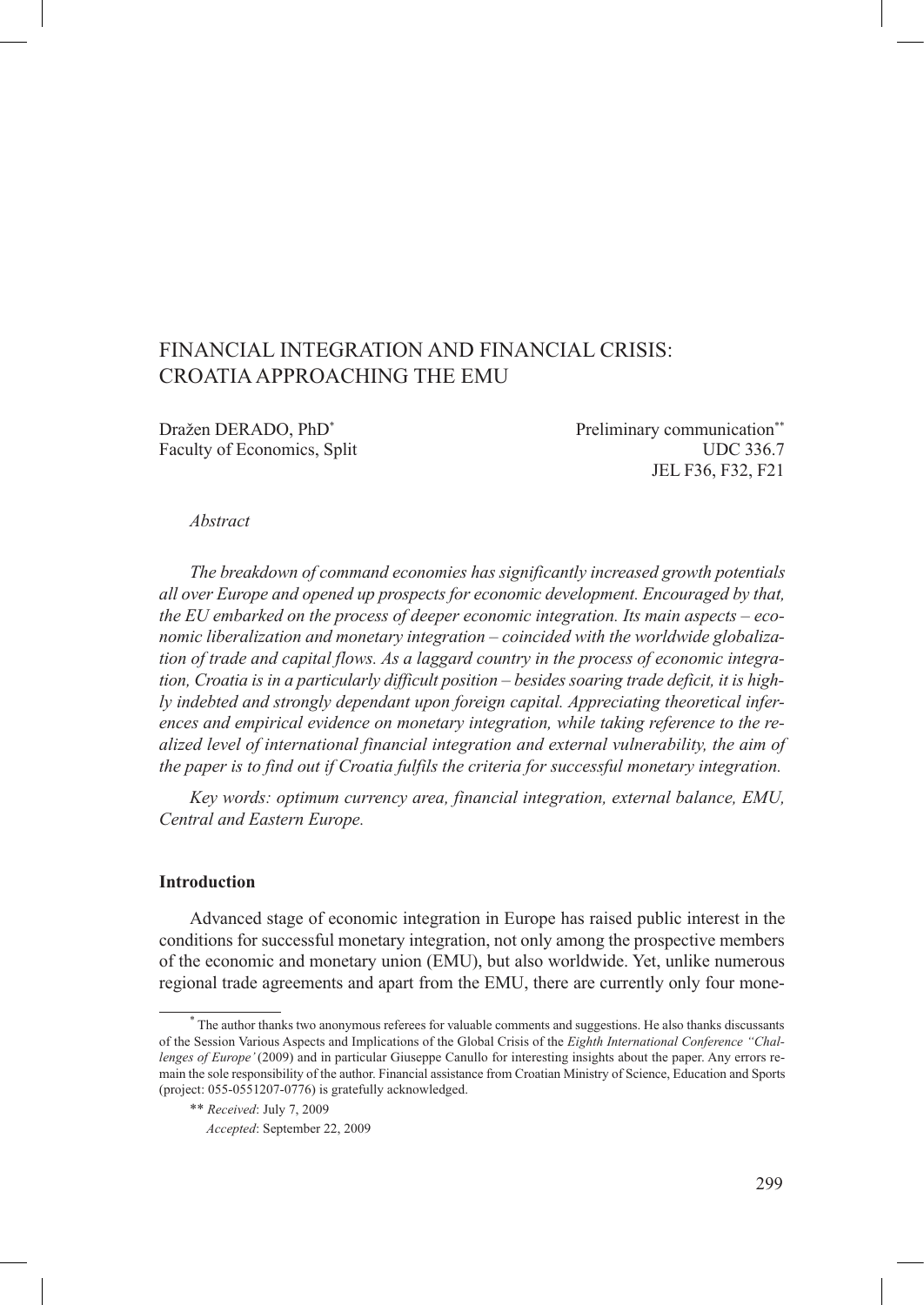tary or currency unions in the world<sup>1</sup>. Unlike trade agreements, which directly impact economic agents through competition effect and structural adjustments, monetary integration implies immediate effects on national governments with specific cost-benefit considerations arising sometimes from unfavourable economic and political implications of giving up monetary sovereignty (Cooper, 2007). However, from purely economic point of view, net-effects of monetary integration can be summarised as micro- and macroeconomic gains on one hand, and costs associated with reducing the scope of macroeconomic management and policy making, on the other.

The immediate result of a common currency is reduction in transaction costs. In a transparent system, prices become a more credible indicator of international competitiveness, while growing trade flows among member countries directly affect their output structure and specialization pattern. Besides positive microeconomic consequences of raising efficiency on competitiveness, economic restructuring can, however, bring about narrower specialization with possibly negative long-term effects. Reduction in production structure diversification might increase negative effects of asymmetric shocks on the local economy. However, in the short run, common currency eliminates currency risk, while strictly centralized exchange rate and monetary policy become more efficient in reducing exchange rate volatility and keeping interest rates low. Deeper integration of financial markets, induced by common currency, adds to creating more predictable business conditions. Capital market integration contributes to efficient allocation of resources and dynamic economic growth through increasing opportunities for investment as well as output and employment growth. One of the main benefits of monetary integration is the supranational character of the central bank, which guarantees its credibility and independence in pursuing macroeconomic stability, and not less importantly, in building a strong international position of a new (common) currency.

On the other hand, negative effects of monetary integration appear predominantly on the macroeconomic level, as national governments loose control over monetary and exchange rate policy and have to deal with costs of related sectoral and institutional adjustments. Yet, the greatest risk is associated with the individual economy's response to external asymmetric shocks. In that respect, it is not only the issue of the realized level of economic convergence among the member countries, but also of the common policy's "reaction' to it. Restrictive monetary policy, motivated, for instance, by the desire to build credibility of the new currency, might end up in rising unemployment and stagnant economic growth in the countries hit by recession. In that respect, recent financial crisis and the far-reaching plummeting economic growth worldwide show severe consequences of financial globalization and pose a serious question as to the expected effects of further economic (and monetary) integration, both globally and regionally<sup>2</sup>. The fact that financial crisis originated from well regulated markets and spread swiftly across the most developed countries of the world contributes further to that dilemma (Fukayama, 2008).

<sup>1</sup> Economic and Monetary Community of Central Africa (CEMAC), West African Economic and Monetary Union (WAEMU), CPF-franc zone of the Pacific countries and the East Caribbean dollar zone of the East Caribbean states; meanwhile, there are 184 regional trade agreements (WTO, 2009).

<sup>&</sup>lt;sup>2</sup> The IMF warns that potential loss of financial crisis might climb to USD 1 trillion, while the ILO speaks of more than 50 mn jobs lost as a result of the global economic crisis.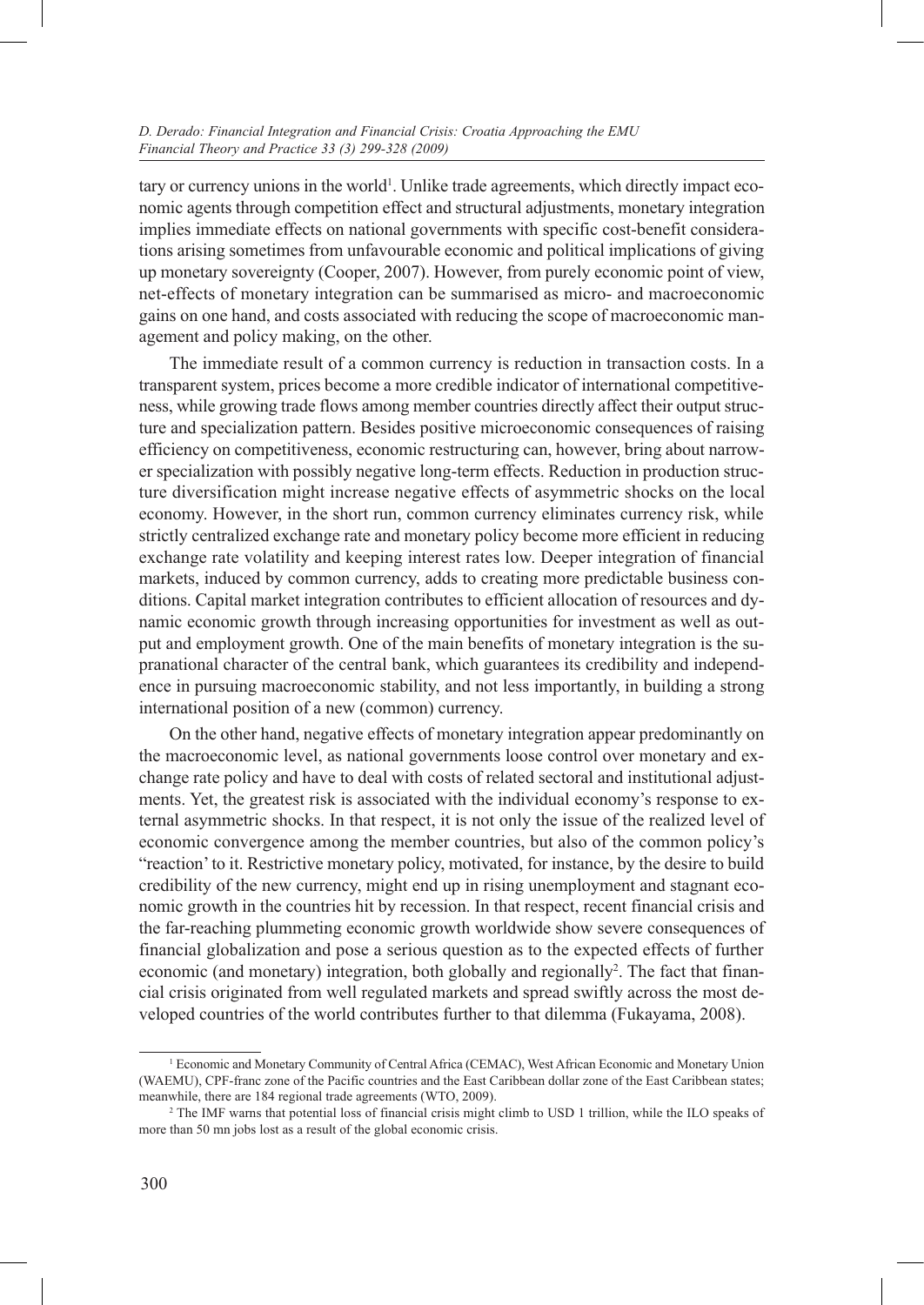Based on theoretical inferences and empirical evidence on monetary integration, in particular those relating to factor markets, as well as on Croatia's strategic goal of joining the EU, the aim of the paper is to determine whether Croatia fulfils the criteria for successful monetary integration. While doing so, reference will be made to the realized level of international financial integration and external vulnerability. The first section of the paper deals with real and nominal criteria for successful monetary integration, based on the theory of optimum currency area and the EU-experience, respectively. Besides other requirements for creation of a viable monetary union, special emphasis is put on the integration of factor markets and the formal criteria for joining the EMU. The second section investigates soundness of macroeconomic and external positions and includes the Maastricht criteria as well as indicators of economy's international liquidity (external debt, international reserves) and solvency (current account balance, exchange rate). The research aims at identifying potential sources of vulnerability to external shocks. The third section deals with the analysis of the main features of international financial integration of transition countries and reveals its main determinants as possible channels for the spill-over effects of external crisis. The final section concludes.

#### **1 Conditions for successful monetary integration**

## *1.1 Theory of optimum currency area*

According to the theory of optimum currency area (OCA), the main difficulty in running a monetary integration are differences in the level of development among countries which constitute a new monetary system. Assuming development gaps within the monetary union and regarding the economic policy trade-off between inflation and unemployment, the common monetary policy would not bring about the same effects across member countries of the union. Other things being equal, the more developed countries would need tight monetary policy aimed at reducing the negative impact of growing economy on price stability, while at the same time, the less developed countries could suffer from economic stagnation and decreasing employment resulting from monetary restriction. In order to reduce the development gap, less developed countries would need loose monetary policy supportive of economic growth. Regarding the long-term economic policy priority of economic growth over macroeconomic stability, it can be asserted that economic growth within monetary union depends upon readiness of more developed member countries to accept a certain degree of price instability (Mundell, 1961; McKinnon, 1963).

Theory of OCA introduces three main criteria for successful monetary integration – mobility of production factors and integration of factor markets, trade integration and anti-cyclical fiscal policy. Labour and capital mobility and openness of factor markets make possible automatic adjustment of factor prices to current market conditions with ultimately positive effects on internal and external balance. Under demand shock, mobile capital is expected to flow into the deficit country to restore domestic demand and external balance without the need for exchange rate intervention. The same effect can be realized through wage flexibility and labour migration from high- to low-unemployment country in case of a supply shock hitting one country by diminishing its economic activities (Temprano-Arroyo, 2003). In order to achieve efficient adjustment and avoid changes of the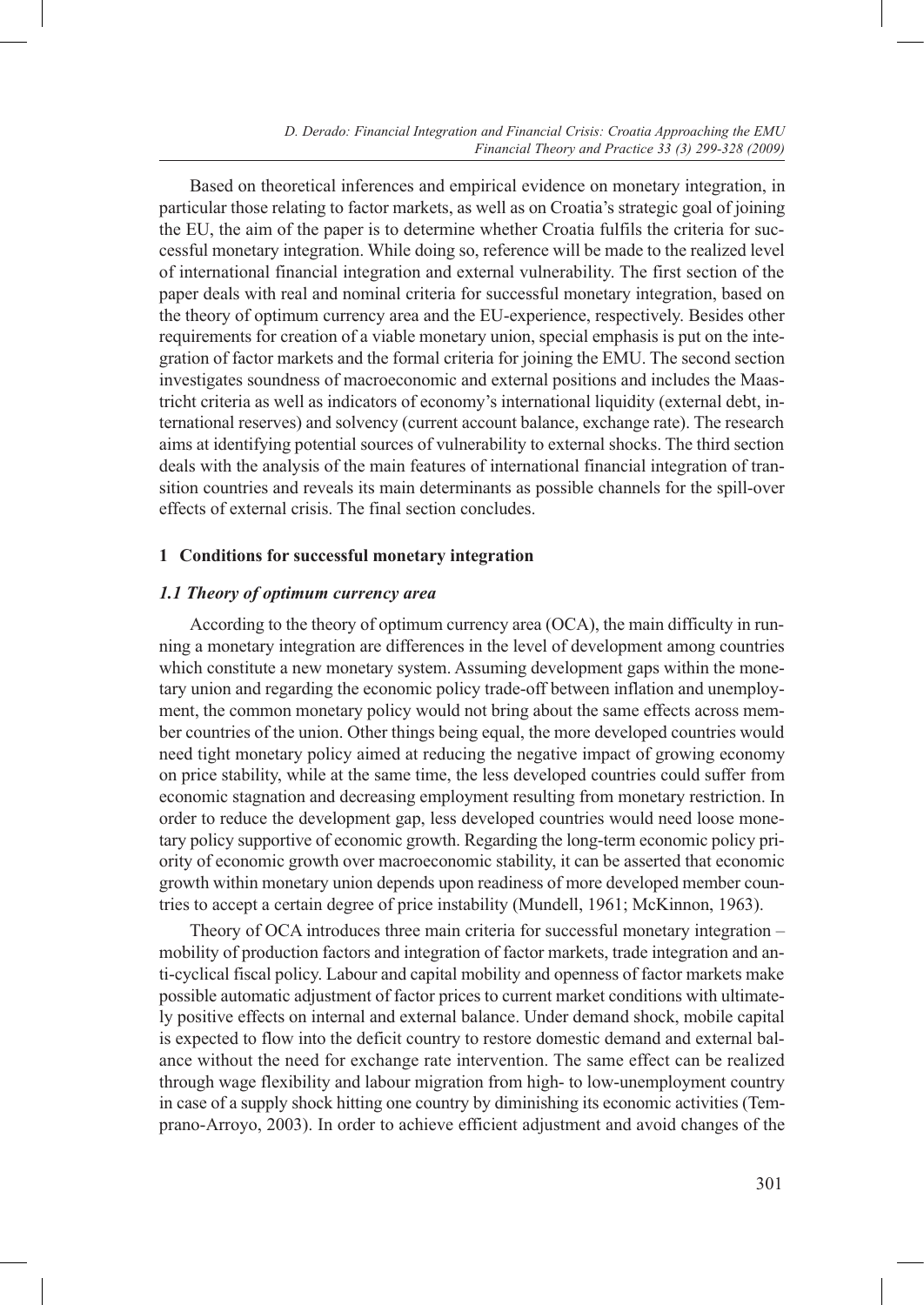exchange rate, institutional conditions have to be created to make factor markets flexible and increase production factor mobility.

Despite some resistant obstacles to full labour mobility (e.g. cultural differences, different social models), labour market flexibility can be achieved through reduction in labour protection and wage regulation. That way, flexible labour market, by means of flexible wages, could efficiently eliminate structural imbalances and counteract asymmetric effects of external shocks across monetary union. As far as capital is concerned, financial market openness would imply elimination of existing barriers for cross-border capital flows, which reduce efficiency of financial intermediation and effectiveness of common monetary policy. In that respect, market-related obstacles (e.g. differences in transaction procedures) and policy-related ones (different financial market regulation) should be eliminated and financial market regulation strengthened in order to protect monetary union from financial crisis (Hochreiter et al., 2002).

Trade integration is a real sector indicator of a country's preparedness for monetary integration<sup>3</sup>. Broadly speaking, more open economies are better prepared for joining the monetary union due to several reasons. One of them is that open economies rely less on exchange rate adjustments, as changes in the nominal exchange rate do not influence their real competitiveness significantly. Therefore, open economies are more ready to renounce influence over the exchange rate in favour of the supranational bodies of the monetary union. Further, countries which realize a high level of trade integration prior to joining the monetary union can benefit more from microeconomic gains and favourable business environment once they integrate with other countries (Alesina and Barro, 2002). Finally, advantages of trade integration are even greater if countries realize stronger complementarities of production and trade structure arising from similarities in income level and from cross-country consumer preferences (intra-industry specialization), (Fidrmuc, 2004; Temprano-Arroyo, 2003).

The basic idea underlying fiscal policy in a monetary union draws upon the principle of solidarity among member countries and fiscal transfers between them (Feldstein, 2009; Rockoff, 2000). In case of external asymmetric shock, a fall in output in one country should be compensated through reducing tax burden and increasing inflow of fiscal revenues into that particular country, financed from other members of the monetary union. As such system of fiscal federalism is not yet realized within any monetary integration in the world, the question is what kind of policy mix and fiscal policy coordination among member countries could be effective. Among different arguments, it should be emphasized that whatever fiscal rules there would be, fiscal policy should be flexible enough to follow the phase of business cycle and compensate for monetary expansion in time of economic slowdown or monetary restrictiveness in the subsequent phase of the business cycle. Fiscal policy which lacks adaptability to current state of the economy turns to be ineffective in the longer run (Hochreiter et al., 2002).

<sup>&</sup>lt;sup>3</sup> For empirical verification see: Arnold and Verhoef, 2004; Boreiko, 2003; Rose and Engel, 2002; Corsetti and Penseti, 2002.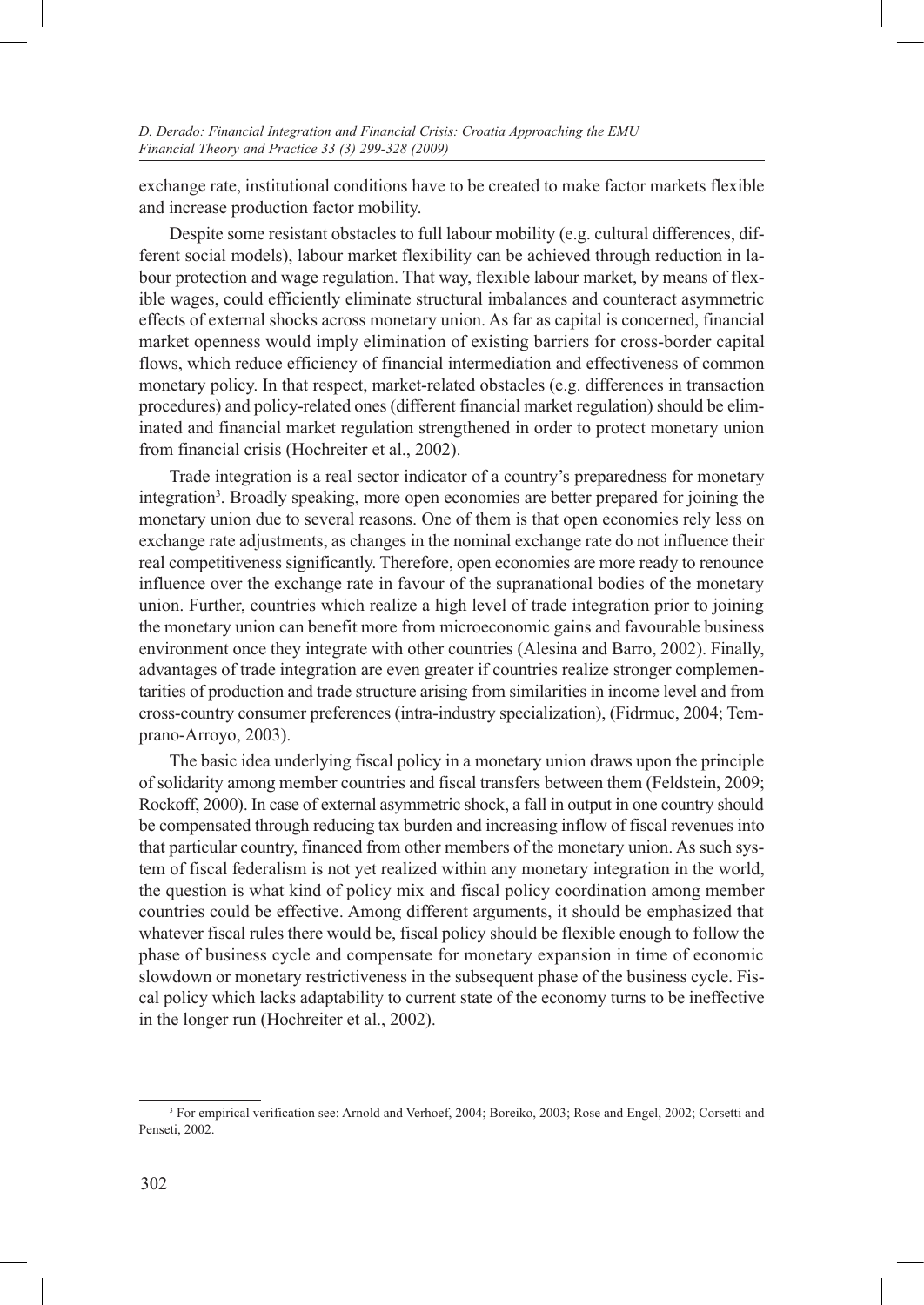## *1.2 Nominal criteria for monetary integration – the case of the EMU*

Monetary integration in the EU<sup>4</sup> calls for fulfilment of the nominal criteria prior to joining the EMU and of the provisions of the Stability and Growth Pact (SGP) which is primarily aimed at achieving macroeconomic stability upon monetary integration. Despite criticism that these criteria lack theoretical foundation and an economic adjustment mechanism (De Grauwe, 1996; Feldstein, 2005), they should be seen as a stimulus to monetary integration, which is in the case of the EU, not a spontaneous, but a politically driven process.

According to the Maastricht criteria of macroeconomic convergence:

- inflation rate should not exceed that of the three best performing member countries of the EU by more than 1,5 percentage points;
- consolidated general government deficit should not exceed 3% of the GDP and the government debt-to-GDP ratio should not go beyond 60%, both at the end of the previous fiscal year;
- • countries should participate in the Exchange Rate Mechanism II (ERM II) under the European Monetary System (EMS) without devaluations of the domestic currencies for two consecutive years prior to joining the EMU;
- • nominal long-term interest rate (government bonds) should not be higher than that of the three best performing member countries (based on the inflation criterion) by more than 2 percentage points.

These criteria are primarily aimed at achieving price stability and the control of the fiscal sector (balanced government finance). This is strongly emphasised in the SGP, which obliges the EMU-members to achieve a medium-to-long-term fiscal balance and avoid negative impact of different national fiscal policies on the price stability. More specifically, it means prevention of excessive budget deficits of the euro-zone members and creation of conditions for easier coordination of centralized monetary policy and (decentralized) national fiscal policies.

In its beginnings in the late '90s, the SGP envisaged fiscal monitoring and sanctions against member states which did not fulfil the criteria. If fiscal conditions of an individual country did not comply with the rules, this led to a series of measures ranging from recommendations for strengthening of stabilization programme to penalties in form of non-interest bearing deposits or fines (0.2% of the national GDP plus one tenth of the amount by which the actual budget deficit went beyond 3% of the GDP). The measures undertaken depended upon the size of fiscal imbalance, its time persistency and the degree of economic slowdown (Arestis et al., 2001). However, according to recent improvements of the SGP made in 2005, more emphasis is put on debt sustainability in mediumto-long run. This reform has basically loosened the provisions of the Pact in a way that it now allows exemptions from a 3%-deficit ceiling in case of negative growth (not a fall in output of at least 2% any more); it also extends a period over which excessive deficit should be eliminated to five years without incurring any sanctions. It further foresees differential treatment of member countries as to the long term debt sustainability and broad-

<sup>4</sup> It has been realized through three stages – full liberalization of capital flows, institution building (EMI-European Monetary Institute, ECB-European Central Bank) and, finally introduction of the euro in 2002.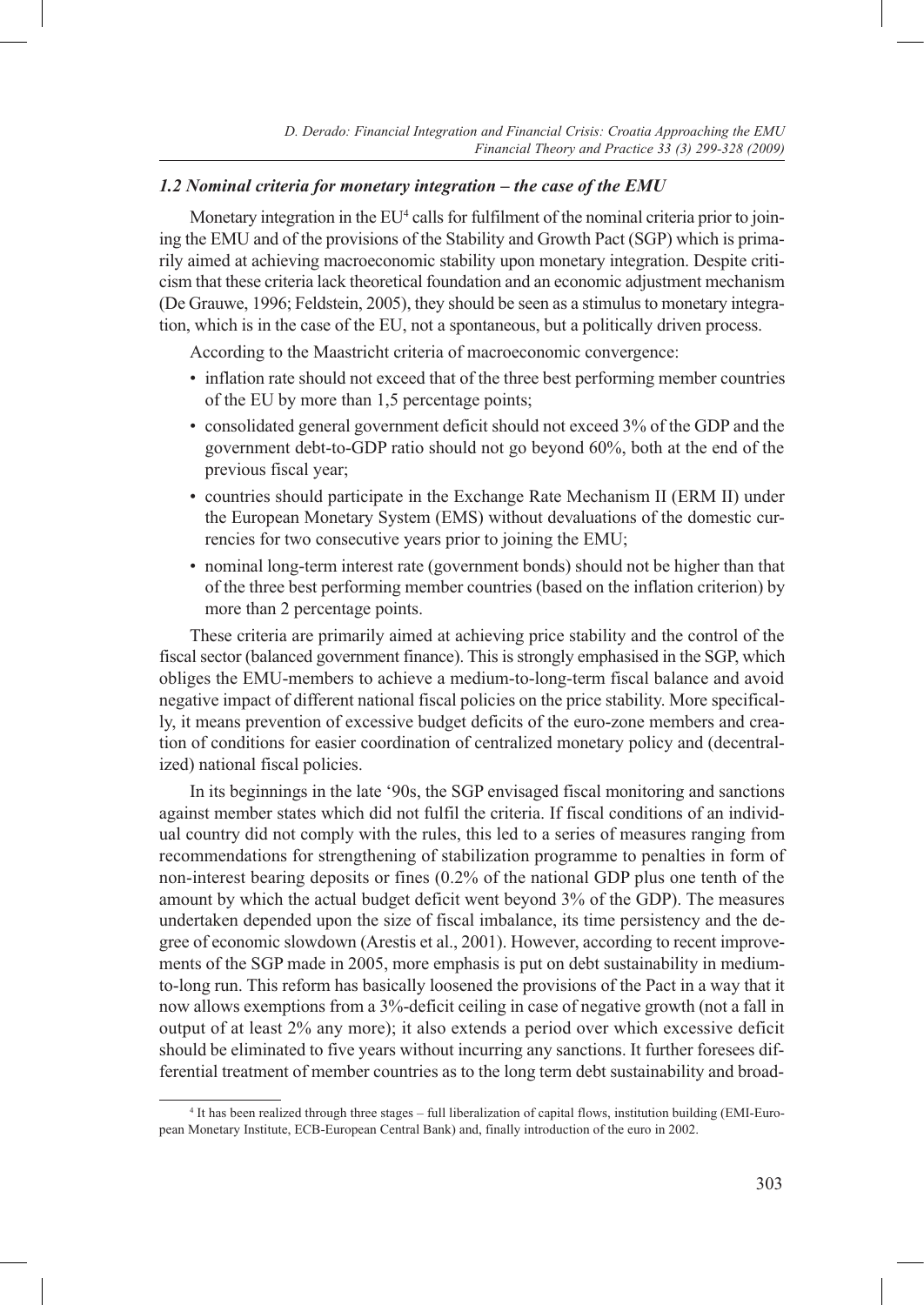ens the exceptions in fiscal spending which will not be calculated into the deficit (structural reforms aimed at increasing productivity and employment, European integration programmes and foreign aid), (Eichengreen, 2005).

Although some analyses show that the EMU, and indirectly the nominal criteria of the Maastricht agreement and the SGP, have been successful in achieving macroeconomic stability, convergence of macroeconomic indicators and harmonization of growth dynamics across the EU (Issing, 2005; Grubel, 2005; Gouveia and Correia, 2008), some authors claim that price stability is achieved at the cost of economic slowdown (De Castro and Soukiazis, 2003).

Much criticism has been directed towards the theoretical and economic policy framework of the criteria for monetary integration, in particular the SGP. The general one refers to the underlying monetarist approach according to which inflation is seen as a pure monetary phenomenon and price stability as primary economic policy objective. Although being a part of every stabilization programme, price stability could be seen as a second range priority in terms of the optimum policy mix as compared to sustainable economic growth or increasing employment. If the problem is viewed in this way, fiscal policy could, alternatively, gain a more active role in promoting economic growth through creation of new production capacities, while at the same time contributing to price stability through its influence on aggregate demand (Arestis et al., 2001; De Castro and Soukiazis, 2003). Further criticism of the Pact refers to the unbalanced policy mix based on centralized monetary and decentralized fiscal policy (Feldstein, 2005; Chari and Kehoe, 2004; Cooper and Kempf, 2000), which is, at present, however, inevitable. Another, more formal line of criticism stresses the presence of the free-rider problem in the EMU, i.e. the situation in which national governments are unwilling to "internalize' negative effects of their excessive fiscal spending to the disadvantage of other members of the euro-zone5 .

## **2 Croatian readiness for the emu and the country's external position**

## *2.1 Croatian convergence to the EMU – the Maastricht criteria*

Croatia realized remarkable price stability throughout the '90s; the trend was not threatened even in 1998 when consumer and industrial producers' prices increased by 5,7% and 10,7%, respectively. However, despite that, Croatia met the first Maastricht criterion only in the period 2002-2004, while afterwards inflation rate showed more marked fluctuations and went further beyond the reference value and the EU-average (Table 1). In that respect, Croatia does not differ much from the general trend of the countries of Central and Eastern Europe included in this analysis<sup>6</sup>, which in 2008 realized inflation in the range of 4-12%, i.e. above the EMU-reference value. Prospects for these countries for the year 2009 are, nevertheless, much better, as prices are expected to settle down at an average growth rate of app. 5% (EBRD, 2008).

<sup>&</sup>lt;sup>5</sup> Due to excessive fiscal deficits of "the two big' (France and Germany) which the European Commission cannot influence due to lack of political power necessary to effectively enforce the SGP-rules, the ECB carries out restrictive monetary policy with negative impact on economic growth as one of the most important conditions for the sustainability of monetary union.

<sup>6</sup> Bulgaria, the Czech Republic, Hungary, Poland, Romania, Slovakia, Slovenia.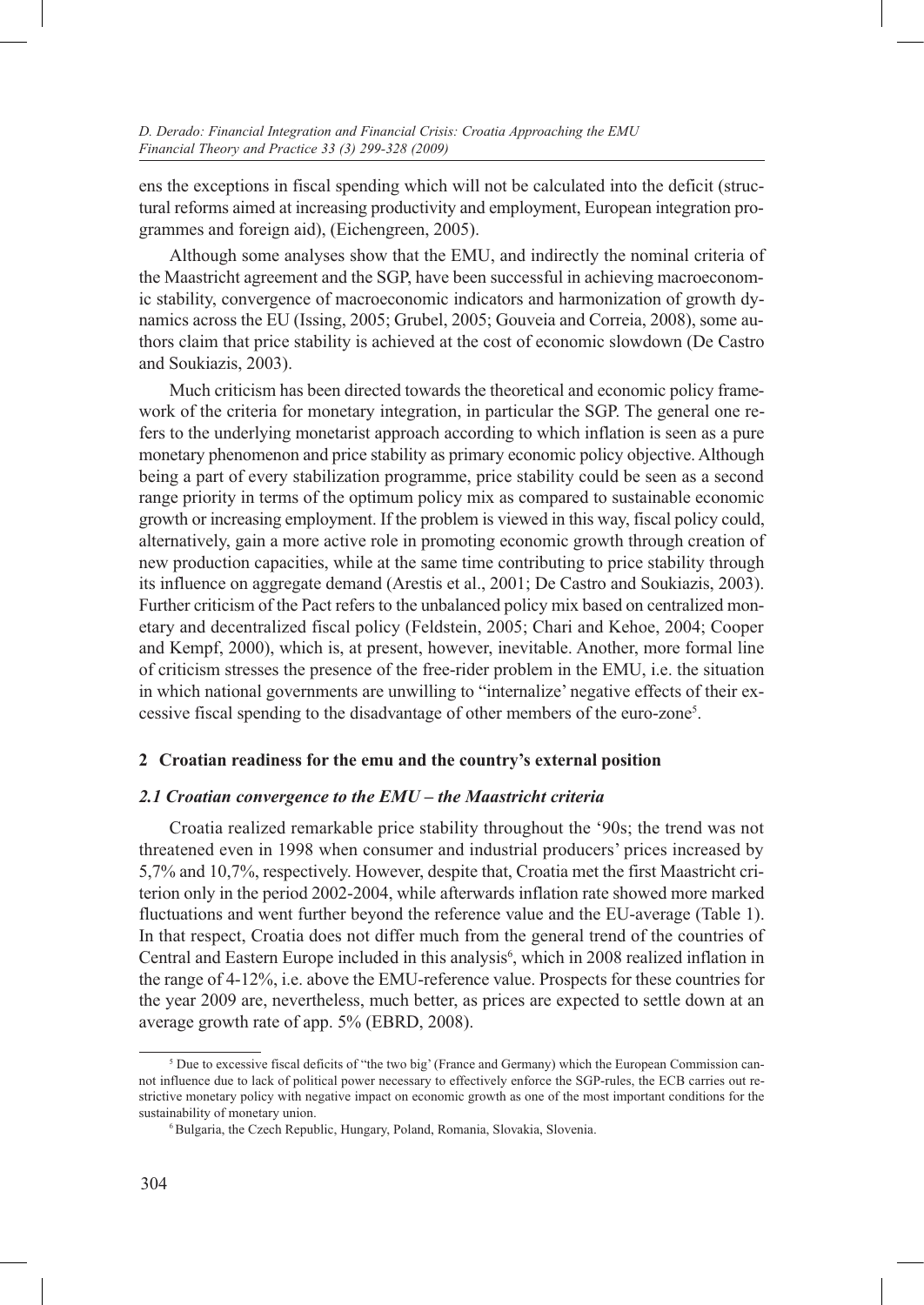|                                                    | 1997                     | 1998              | 1999                     | 2000              | 2001              | 2002                     | 2003   | 2004   | 2005                                                                                                                                | 2006   | 2007   | 2008   |
|----------------------------------------------------|--------------------------|-------------------|--------------------------|-------------------|-------------------|--------------------------|--------|--------|-------------------------------------------------------------------------------------------------------------------------------------|--------|--------|--------|
| annual average inflation rate <sup>a</sup> (%)     |                          |                   |                          |                   |                   |                          |        |        |                                                                                                                                     |        |        |        |
| EU(27)                                             | 1.7                      | 1.3               | 1.2                      | 1.9               | 2.2               | 2.1                      | 2.0    | 2.0    | 2.2                                                                                                                                 | 2.2    | 2.3    | 3.7    |
| Euro-area                                          | 1.6                      | 1.1               | 1.1                      | 2.1               | 2.3               | 2.2                      | 2.1    | 2.1    | 2.2                                                                                                                                 | 2.2    | 2.1    | 3.3    |
| Croatia                                            | $\equiv$                 | 5.7               | 4.0                      | 4.6               | 3.8               | 1.7                      | 1.8    | 2.1    | 3.3                                                                                                                                 | 3.2    | 2.9    | 6.0    |
| reference<br>value                                 | 2.73                     | 2.20              | 2.03                     | 2.67              | 3.03              | 2.17                     | 2.70   | 2.17   | 2.53                                                                                                                                | 2.93   | 2.80   | 4.07   |
| consolidated general government balance (% GDP)    |                          |                   |                          |                   |                   |                          |        |        |                                                                                                                                     |        |        |        |
| EU(27)                                             | $-2.6$                   | $-1.9$            | $-1.0$                   | 0.6               | $-1.4$            | $-2.5$                   | $-3.1$ | $-2.9$ | $-2.4$                                                                                                                              | $-1.4$ | $-0.9$ |        |
| Euro-area                                          | $-2.7$                   | $-2.2$            | $-1.3$                   | 0.1               | $-1.8$            | $-2.5$                   | $-3.1$ | $-2.9$ | $-2.5$                                                                                                                              | $-1.3$ | $-0.6$ |        |
| Croatia                                            | $\overline{\phantom{0}}$ | $\qquad \qquad -$ | $\overline{\phantom{0}}$ | $\qquad \qquad -$ | $\qquad \qquad -$ | $-4.1$                   | $-4.5$ | $-4.3$ | $-4.0$                                                                                                                              | $-2.4$ | $-1.6$ |        |
| reference<br>value                                 | $-3.0$                   | $-3.0$            | $-3.0$                   | $-3.0$            | $-3.0$            | $-3.0$                   | $-3.0$ | $-3.0$ | $-3.0$                                                                                                                              | $-3.0$ | $-3.0$ | $-3.0$ |
| consolidated general government gross debt (% GDP) |                          |                   |                          |                   |                   |                          |        |        |                                                                                                                                     |        |        |        |
| EU(27)                                             | 68.5                     | 66.5              | 65.9                     | 61.9              | 61.0              | 60.3                     | 61.8   | 62.2   | 62.7                                                                                                                                | 61.3   | 58.7   |        |
| Euro-area                                          | 73.1                     | 72.8              | 71.5                     | 68.7              | 68.4              | 68.2                     | 69.3   | 69.7   | 70.3                                                                                                                                | 68.6   | 66.3   |        |
| Croatia                                            | $\overline{\phantom{0}}$ | $\qquad \qquad -$ | -                        | $\qquad \qquad -$ | -                 | 40.0                     | 40.8   | 43.2   | 43.8                                                                                                                                | 41.0   | 38.1   | -      |
| reference<br>value                                 | 60.0                     | 60.0              | 60.0                     | 60.0              | 60.0              | 60.0                     | 60.0   | 60.0   | 60.0                                                                                                                                | 60.0   | 60.0   | 60.0   |
|                                                    |                          |                   |                          |                   |                   | exchange rate (HRK/EUR)  |        |        |                                                                                                                                     |        |        |        |
| average<br>nominal                                 | 6.960                    | 7.138 7.580       |                          |                   |                   | 7.635 7.469 7.407 7.563  |        |        | 7.495 7.400                                                                                                                         | 7.323  | 7.338  | 7.225  |
| fluctuation<br>margin $(\% )$                      |                          |                   |                          |                   |                   |                          |        |        | $\pm 1.50$ $\pm 3.23$ $\pm 2.50$ $\pm 1.55$ $\pm 4.24$ $\pm 1.85$ $\pm 1.80$ $\pm 2.60$ $\pm 2.55$ $\pm 1.34$ $\pm 0.92$ $\pm 1.70$ |        |        |        |
| reference<br>margin $(\% )$                        |                          |                   |                          |                   |                   |                          |        |        | $\pm 15.0$ $\pm 15.0$ $\pm 15.0$ $\pm 15.0$ $\pm 15.0$ $\pm 15.0$ $\pm 15.0$ $\pm 15.0$ $\pm 15.0$ $\pm 15.0$ $\pm 15.0$            |        |        |        |
| long-term government bond yields (annual average)  |                          |                   |                          |                   |                   |                          |        |        |                                                                                                                                     |        |        |        |
| EU(27)                                             | $\equiv$                 |                   |                          |                   |                   |                          |        |        | $\equiv$                                                                                                                            | 4.08   | 4.57   | 4.54   |
| Euro-area                                          | 5.99                     | 4.71              | 4.66                     | 5.44              | 5.00              | 4.91                     | 4.14   | 4.12   | 3.42                                                                                                                                | 3.84   | 4.32   | 4.30   |
| Croatia                                            | $\overline{\phantom{0}}$ | -                 | -                        | $\qquad \qquad -$ | -                 | $\overline{\phantom{0}}$ | 6.03   | 6.15   | 5.03                                                                                                                                | 4.05   | 3.88   |        |
| reference<br>value                                 | 7.88                     | 6.64              | 6.69                     | 7.32              | 6.92              | 6.89                     | 6.23   | 6.28   | 5.40                                                                                                                                | 6.04   | 6.40   | 6.27   |

*Table 1 Croatian fulfilment of the Maastricht criteria, 1997-2008*

*a Harmonized index of consumer prices for the EU and index of consumer prices for Croatia. Source: EUROSTAT, 2009; DZS, 2009; CNB, 2009; Ministry of finance, 2008.*

In January 2009 industrial prices in Croatia registered an increase of 1,75%, mostly due to the growth of consumer and capital goods prices. Unlike previous years when energy prices strongly influenced general price level, in 2008 it was not the case, as crude oil prices fell by app. two thirds compared to their highest levels of just a few years ago. Anyhow, there are some resistant sources of price growth which can be explained in light of convergence of Croatian price structure to that of the advanced EU-countries. This means increasing prices of services among which utilities<sup>7</sup> (housing, water and electricity), health and education services, and since 2008, food and non-alcoholic beverages re-

<sup>7</sup> Prices of some utilities (water supply, waste water management, rail and maritime transport) are administered by government and are not market-determined.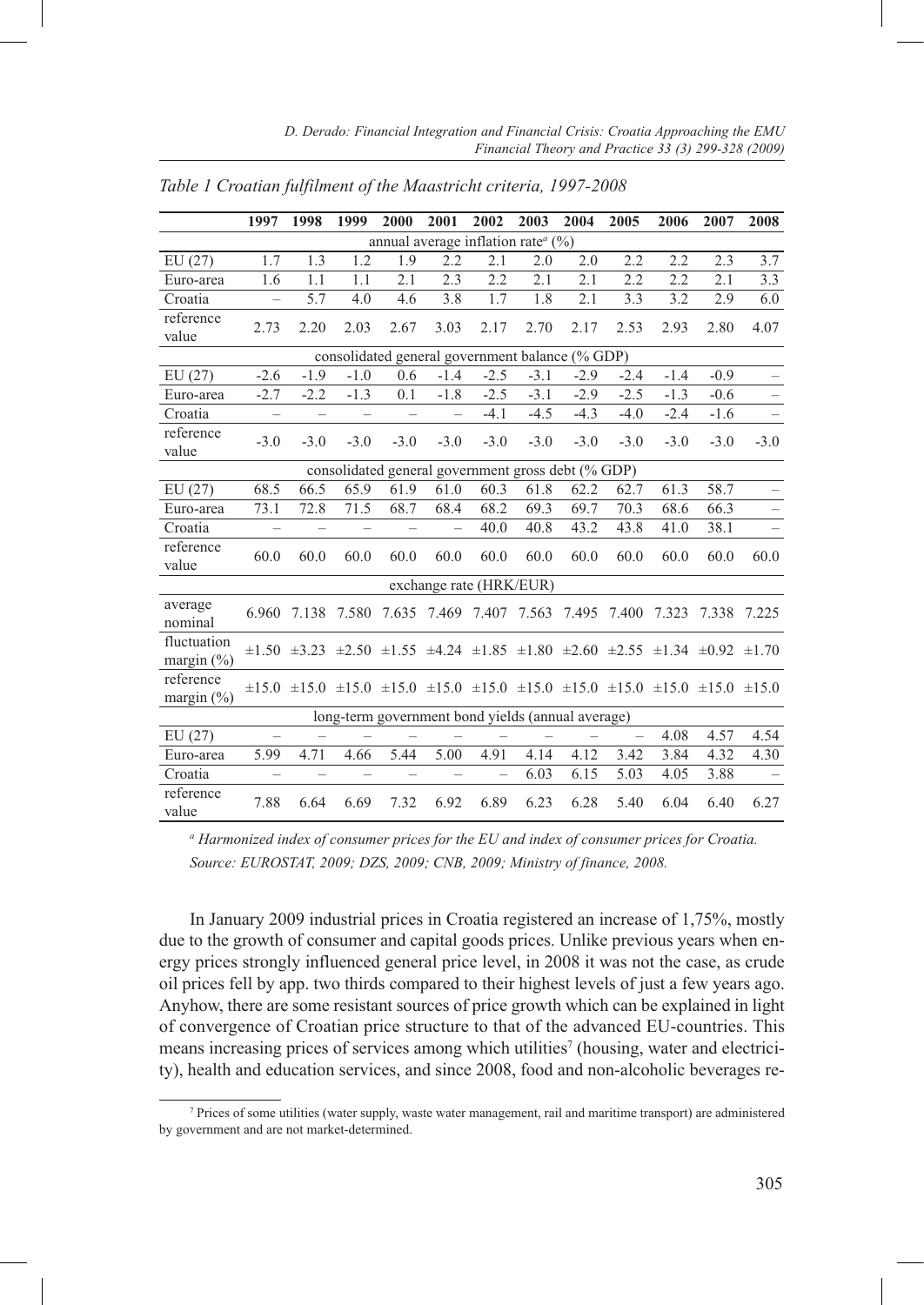alize the strongest contribution to consumer prices growth. The prospects for price stability in Croatia and the price convergence to the EMU-level can be regarded as fairly good. Concerning the development level (measured by GDP), Croatia realizes a relatively high price level in comparison to other transition countries, which is, however, lower than the EU-average. Owing to this and the growing price structure similarity with that of the EU, significant changes in the general price level are not expected during Croatia's accession to the EU (Nestić, 2004). Nevertheless, this does not exhaust the expected impact of the services sector on the increase in the general price level, as some "price adjustments' are still expected in education, culture, recreation and housing<sup>8</sup>.

Public finance in Croatia recently registered marked improvements and, after substantial and continuous decline throughout the observed period, consolidated general government deficit reached the Maastricht level in 2006 and 2007 (Table 1). This is the outcome of a balanced increase in revenues and expenditures in the last two years for which there are available data – in 2007 revenues increased by  $12.8\%$  (2006: 8.9%), while expenditures increased by 10.3% (2006: 7.2%). Following these developments, general government revenues increased from 44.6% (2005) to 46.1% (2007) of GDP, while respective expenditures remained unchanged at the level of 43% of GDP. Croatia experienced a similar positive trend regarding public debt as well. Both general government consolidated gross debt and public debt fell over the years 2006 and 2007 (Table 1). Consolidated general government gross debt dropped below 40% of GDP, so that it met the Maastricht criteria. Croatian tight fiscal policy can be seen in the central government's falling share in the structure of gross debt (2003: 85.5%; 2007: 82.1%), while the share of budgetary funds and local government increased by almost 3.5 p.p. by 2007. At the same time, public debt, which also followed a downward trend, reached 48% of GDP in 2007 (2003: 51.1%). It is worth noticing that the entire Croatian public sector was becoming increasingly oriented towards local financial market<sup>9</sup>, which enabled the reduction in foreign component of public debt by app. 15 p.p. – from 45.1% (2003) to 30.2% (2007).

Regarding the expected effects of Croatian accession to the  $EU^{10}$ , as well as the close tightness of Croatian monetary and foreign exchange policy in preserving price stability, strong "euroization' of domestic economy and structurally caused external deficit, so that the medium-term objective of Croatian government was to further reduce negative public balance below -3% of GDP (-0.5% by 2010). This should be achieved through structural and fiscal adjustments in public finance (management) followed by further decrease in general government expenditures and public debt. However, due to current economic stagnation this will not be an easy target.

Similar to the majority of the new EU-members, Croatia still does not fulfil the formal condition on the exchange rate for the accession to the EMU. It does not participate

<sup>8</sup> According to the latest estimations, Croatian accession to the EU could cause an additional price increase of 1.4%, mostly due to price adjustments in the services sector and the effects of tax harmonization (EIZ, 2007).

<sup>9</sup> Elimination of currency risk and development of domestic financial market are expected as the main benefits.

<sup>10</sup> Estimated net-effects on Croatian budget are negative and amount to 1.1% of GDP (Cuculić et al., 2004; EIZ, 2007).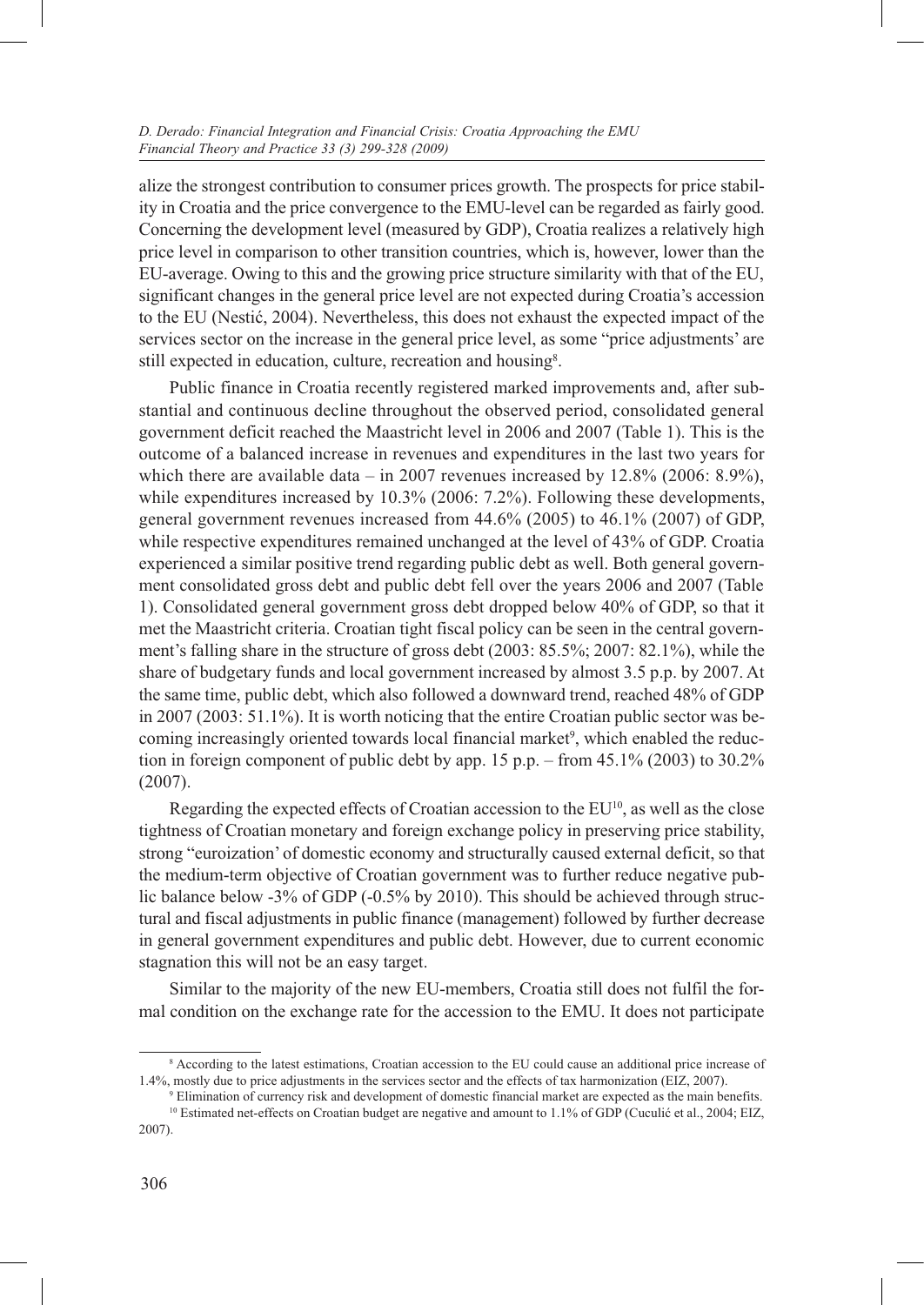in the ERM  $II<sup>11</sup>$  which determines the main framework of convergence – exchange rate fluctuations within standard ( $\pm 15\%$ ) or narrow ( $\pm 2.25\%$ ) margins without pressure on exchange rate stability and with regular central bank interventions. Despite that, Croatia achieved a remarkable stability of its currency against EUR throughout the '90s and afterwards; it had a managed floating exchange rate with central bank interventions aimed at preserving long-term exchange rate and price stability. Over the period 1997-2005 Croatian currency depreciated by 6.3%, while currencies of other transition countries depreciated by app. 2% (Slovakia, Bulgaria), 10% (Poland), 17% (Hungary), 30% (Slovenia) and 350% (Romania); the exception is the Czech Republic which increased the value of its currency *vis-à-vis* the euro (17%).

Fluctuation margins of Croatian currency towards the euro remained fairly narrow over the observed period – it never even remotely came close to the standard fluctuation margin of  $\pm 15\%$  and in most of the years it even met the stricter criterion ( $\pm 2.25\%$ ). The biggest fluctuation margin was realised in 2001  $(\pm 4.24\%)$ , while towards end of the analysed period it significantly narrowed down to only  $\pm 0.92\%$  (2007) and  $\pm 1.7\%$  (2008), (Table 1). Such developments resulted from the Croatian central bank interventions on foreign exchange market aimed at preserving exchange rate stability. Usually it purchased the excessive amounts of EUR thus resisting a too strong depreciation of the EU-currency.<sup>12</sup>

Throughout the analysed period interest rates on long-term government bonds in Croatia and the new member countries of the EU converged and fulfilled the fourth Maastricht criterion (with exception of Hungary and Poland). As can be seen in Table 1, Croatian long-term government bond yields did not exceed the reference value and even showed tendency of further decrease towards the end of the analysed period. In 2007 lending rate in Croatia reached app. 9%, similar to other transition countries and the euro-zone, which is a favourable outcome of a downward trend of Croatian interest rates started in mid-'90s. Although Croatia still realizes slightly higher difference between lending and deposit rates than the euro-area and the countries of Central and Eastern Europe, its interest rate spread approaches that of these countries (Figure 1). Such favourable developments can be seen as a result of successful structural and institutional reforms in the financial sector as a precondition for financial market integration with the EU and sustainable long-term convergence of interest rates.

In respect to short-term interest rates, Croatia is more similar to the euro-area than other transition countries on average. Positive adjustments of Croatian short-term interest rates, which begun in mid-'90s, when they amounted to 14%, continued thereafter and in some years fell even below those of the euro-area. These changes can be observed in Figure 2 which depicts fluctuations of money market interest rate differentials of Croatia and other transition countries *vis-à-vis* the euro-area.

<sup>&</sup>lt;sup>11</sup> The following counties currently participate in the ERM II: Denmark, Estonia, Latvia and Lithuania, while the non-participants are Bulgaria, the Czech Republic, Hungary, Poland, Romania, Sweden and the United Kingdom. Countries which accepted the euro and are outside the euro-zone are: Monaco, San Marino and Vatican (special adoption agreements) as well as Andorra, Kosovo and Montenegro (unilateral adoption). Denmark and the United Kingdom have the "opt-out clause' which allows them to stay out of the euro-zone with no time limit. The new members of the EU which adopted the euro are Slovenia (2007), Cyprus and Malta (2008) and Slovakia (2009).

<sup>&</sup>lt;sup>12</sup> In the period 2000-2007 Croatian central bank carried out 89 EUR-auctions and realized net-purchase of app. EUR 2,72 bn; only in 2007 it purchased EUR 1,17 bn (HNB).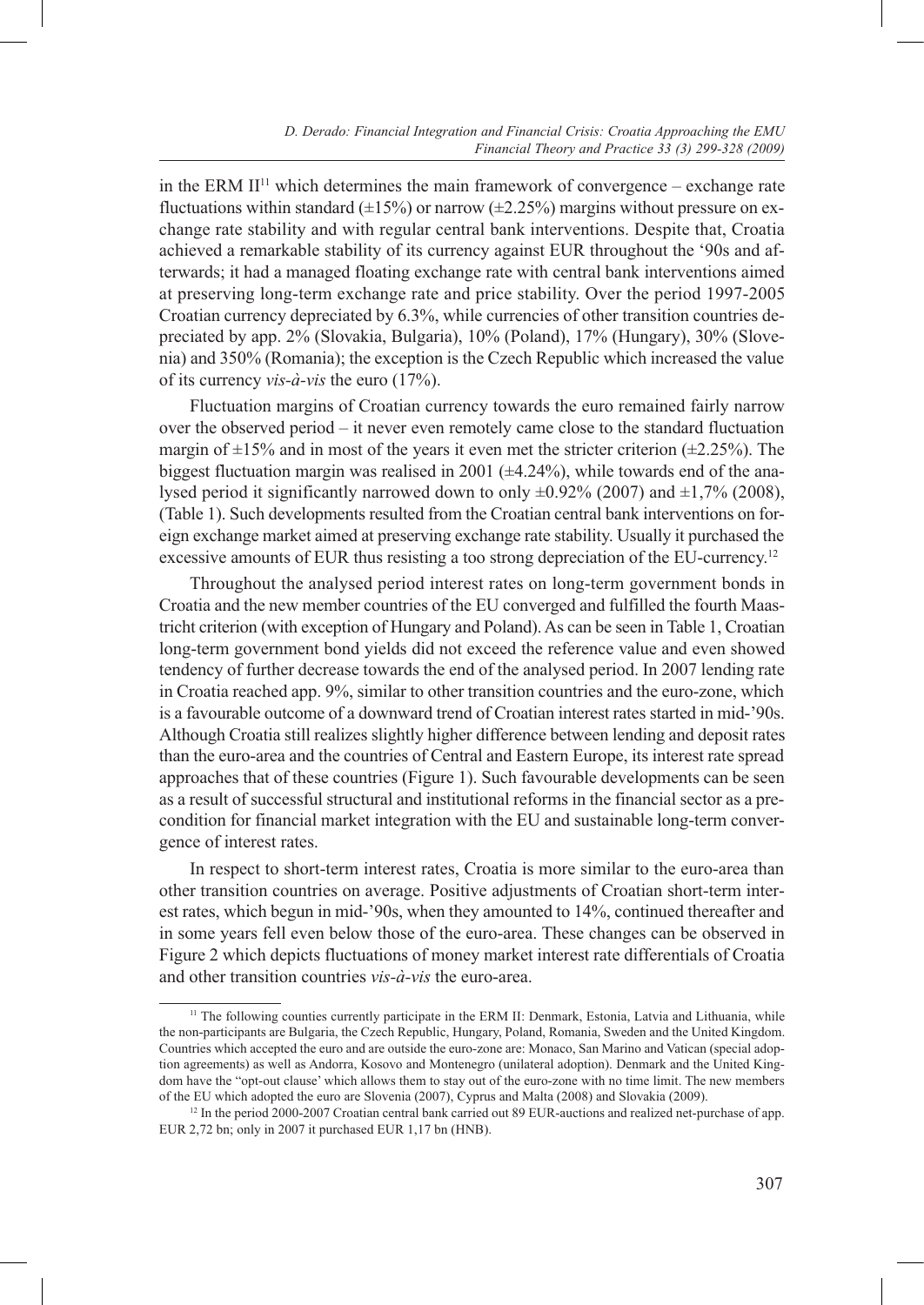*D. Derado: Financial Integration and Financial Crisis: Croatia Approaching the EMU Financial Theory and Practice 33 (3) 299-328 (2009)*



*Figure 1 Interest rate spreads for Croatia, other transition countries and the euro-area (p. p.)* 

*Source: IMF (2007, 2008).*

*Figure 2 Money market interest rate differentials for Croatia and other transition countries' average vis-à-vis the euro-area (p. p.)*



*Source: IMF (2007, 2008).*

An important condition for full and sustainable financial market integration with the EU is liberalization of financial transactions. Currently, besides domestic currency con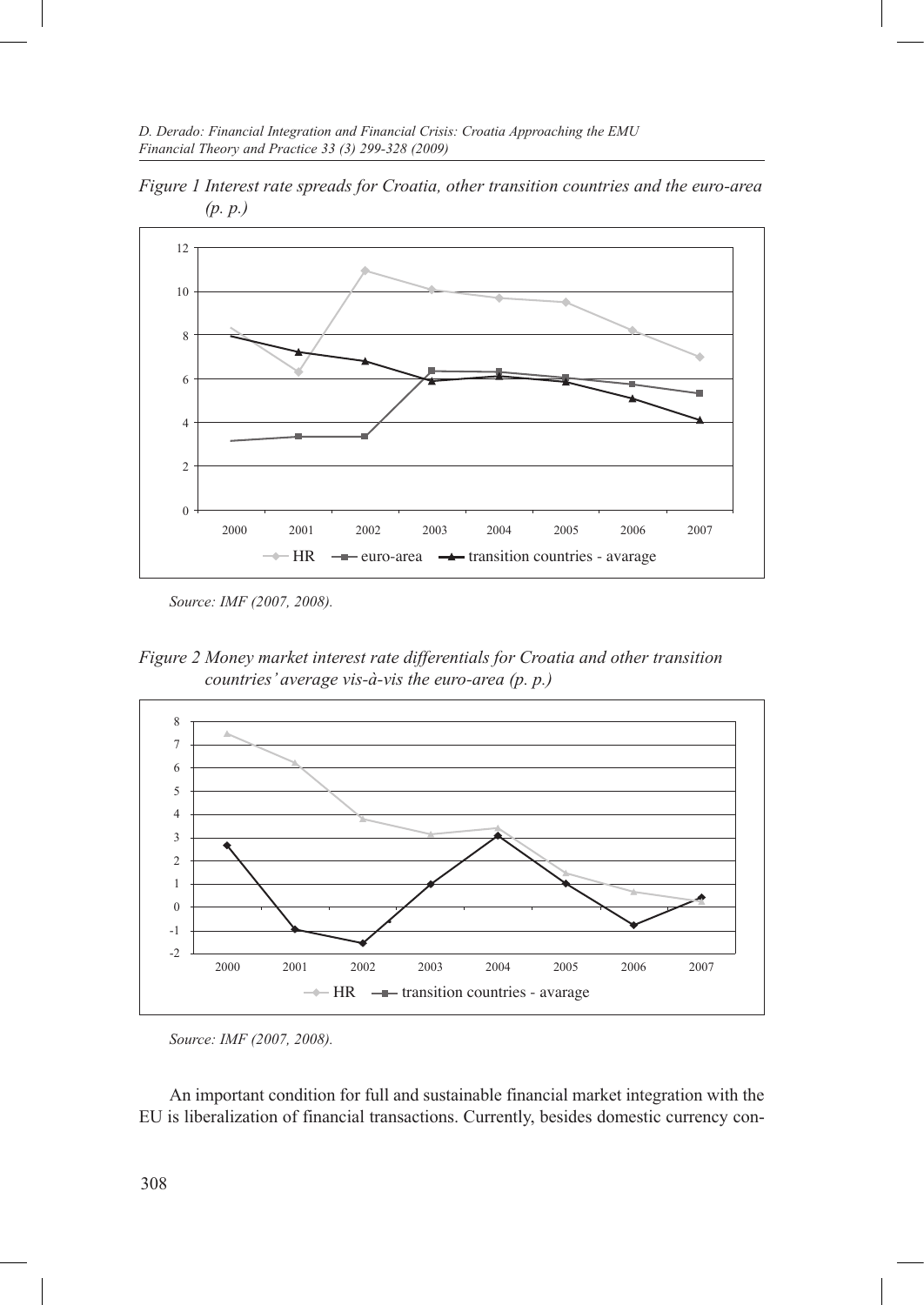vertibility for all transactions of the current account, Croatia allows long-term capital transactions which include incoming FDI, profit repatriation, unlimited inflow of deposits and borrowing from international markets (for business and government) and, since 2008, unrestricted property acquisition for foreigners. The limitations are still present in respect of purchasing domestic short-term debt securities and capital outflows, mostly referring to natural persons.

# *2.2 Analysis of Croatian external balance*

Large current account deficit is considered to be the main challenge for external balance. Unless used for financing productive purposes in anticipation of future economic growth, it can lead to over-accumulation of foreign liabilities, thus threatening the overall external position of a country. In consequence, difficulties in servicing external debt and/or achieving exchange rate stability with eventually currency crisis and depletion of international reserves can occur (Baharumshah et al., 2003; Kaminsky et al., 1998). Reversals in international capital flows, weak economic fundamentals or just changes in economic agents' expectations can act as triggers to external crisis (Frankel et al., 2008; Ghosh et al., 2009). Although many empirical studies confirm current account deficit of -5% of GDP as the level beyond which it becomes unsustainable, all of them, nevertheless, use this criterion just as an indication of the problem, since its elimination depends on the general state of an economy, both internally and externally.13 The studies have shown that elimination of external deficit requires a recovery period of 3-5 years, consenquencing in economic slowdown and exchange rate adjustment (Freund, 2005; Edwards, 2001; Cavallo and Frankel, 2008).

The process of economic integration and financial crisis followed by economic slowdown pose questions on the state of external balance, since its dynamics and structure will determine its sustainability over the coming years. Analysis of dynamics and structure of Croatian cross-border in- and outflows of income and capital, also with reference to other transition countries, reveals the state of Croatia's external equilibrium and its mediumterm stability.<sup>14</sup>

Since the beginning of the '90s Croatia continuously faces a steadily growing trade deficit which in 2007 reached USD 13 bn (exports: USD 12,6 bn, imports: USD 25,6 bn) keeping the export-import ratio below 50%. This is a result of a more dynamic growth of imports at an average rate of 18.5%, compared to the annual exports growth of 15.6% (2000-2007); thus, negative trade balance cumulated to the amount which exceeded the value of annual exports and reached one quarter of GDP in 2007. Consequently, current account balance deteriorated and reached almost -10% of GDP, while both exports and

<sup>&</sup>lt;sup>13</sup> Kaminsky et al. (1998) state conditions of external, financial, real and fiscal sector as well as institutional and structural factors as relevant in explaining economic crises. Therefore, these and many other authors use various indicators of external balance rather as a rule of thumb or guidance, benchmarking them against other indicators, instead of using them as absolute indications of future developments (e.g.: Frankel et al., 2008; Freund, 2005; Bussière and Mulder, 1999; Milesi-Ferretti, 1996; Lane and Milesi-Ferretti, 2007a, Daseking, 2009).

<sup>&</sup>lt;sup>14</sup> The methodology used incorporates indicators of solvency (current account, exchange rate) and liquidity (external debt, international reserves) as applied in: Bussière and Mulder, 1999 (on conceptual issues: Milesi-Ferretti and Razin, 1996).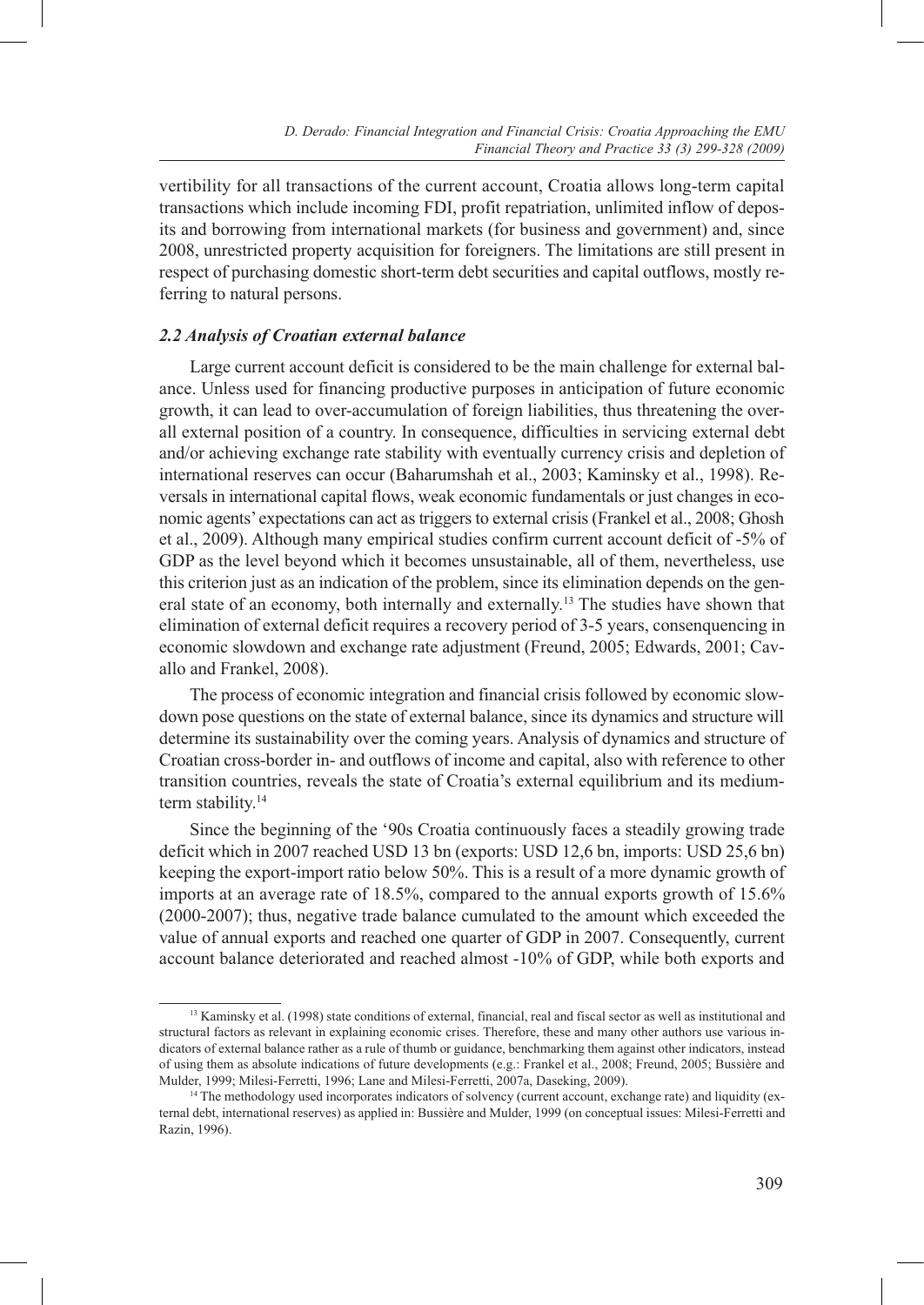imports of goods and services did not change their relative positions and measured in terms of GDP remain at  $40\%$  and  $50\%$ , respectively<sup>15</sup> (Table 2).

|                                                                                 | 2000   | 2001                                                    | 2002   | 2003   | 2004   | 2005   | 2006   | 2007   | 2008   |
|---------------------------------------------------------------------------------|--------|---------------------------------------------------------|--------|--------|--------|--------|--------|--------|--------|
| GDP-growth $(\% )$                                                              | 3.0    | 3.8                                                     | 5.4    | 5.0    | 4.2    | 4.2    | 4.7    | 5.5    | 2.4    |
| current account balance<br>$(\%$ GDP)                                           | $-2.5$ | $-3.2$                                                  | $-7.5$ | $-6.3$ | $-4.4$ | $-5.5$ | $-6.9$ | $-7.6$ | $-9.4$ |
| exports of goods and<br>services $(\%$ GDP)                                     | 40.7   | 42.3                                                    | 39.6   | 43.8   | 43.5   | 42.8   | 43.5   | 42.8   | 41.9   |
| imports of goods and<br>services $(\%$ GDP)                                     | 45.1   | 47.4                                                    | 49.1   | 50.6   | 49.4   | 48.9   | 50.2   | 50.2   | 50.1   |
| gross external debt<br>$(EUR$ mn $)$                                            |        | 12,264 13,609 15,143 19,884 22,933 25,748 29,274 32,929 |        |        |        |        |        |        | 39,125 |
| gross external debt<br>$(\%$ GDP)                                               | 53.0   | 53.3                                                    | 53.9   | 66.3   | 70.0   | 72.1   | 74.9   | 76.9   | 82.6   |
| gross external debt<br>$\frac{6}{6}$ exports of goods<br>and services)          | 130.2  | 125.9                                                   | 136.1  | 151.3  | 161.0  | 168.6  | 172.3  | 179.8  | 197.3  |
| share of short-term debt<br>in total debt $(\% )$                               | 8.0    | 4.4                                                     | 3.8    | 8.1    | 11.5   | 13.2   | 14.7   | 13.3   | 13.7   |
| debt repaid $\frac{6}{6}$ exports of<br>goods and services)                     | 26.2   | 28.2                                                    | 29.8   | 21.3   | 22.5   | 25.0   | 35.8   | 33.3   | 28.3   |
| gross international<br>reserves (EUR mn)                                        | 3,783  | 5,334                                                   | 5,651  | 6,554  | 6,436  | 7,438  | 8,725  | 9.307  | 9,121  |
| gross international<br>reserves (months of<br>imports of goods and<br>services) | 4.3    | 5.3                                                     | 4.9    | 5.2    | 4.8    | 5.1    | 5.3    | 5.2    | 4.6    |

*Table 2 Indicators of Croatian external position, 2000-2008*

*Source: CNB, 2009*

However, deterioration of the current account balance is not specific only for Croatia as the majority of the analysed countries experienced the same challenge. Except for the Czech Republic and Hungary, all other countries increased their current account deficit in the period 2003-2007 which coincides with their accession to the European Union. The most drastic increase can be observed in Bulgaria, but also Romania, Slovakia and Slovenia (Figure 3). Anyhow, the new EU-members realized more dynamic annual exports growth – ranging from 20% (Slovenia) to 27% (Bulgaria) – in the period 2003-2007, compared to 1998-2003. Meanwhile, Croatian exports grew annually at an average rate of 18.9% and 6.6%, respectively and these figures do not change much even after taking into account income from services exports (mostly tourism). These data cause all the more concern considering low level of Croatian trade openness (106.6% of GDP), while other

<sup>&</sup>lt;sup>15</sup> Increasing current account deficit generally followed GDP-growth and slowed down in the period 2003-2005. However, more divergent tendencies have appeared in 2008 which will end, according to the IMF-estimates, in current account deficit of -6.1% of GDP and a fall in GDP of -5.2% (IMF, 2009).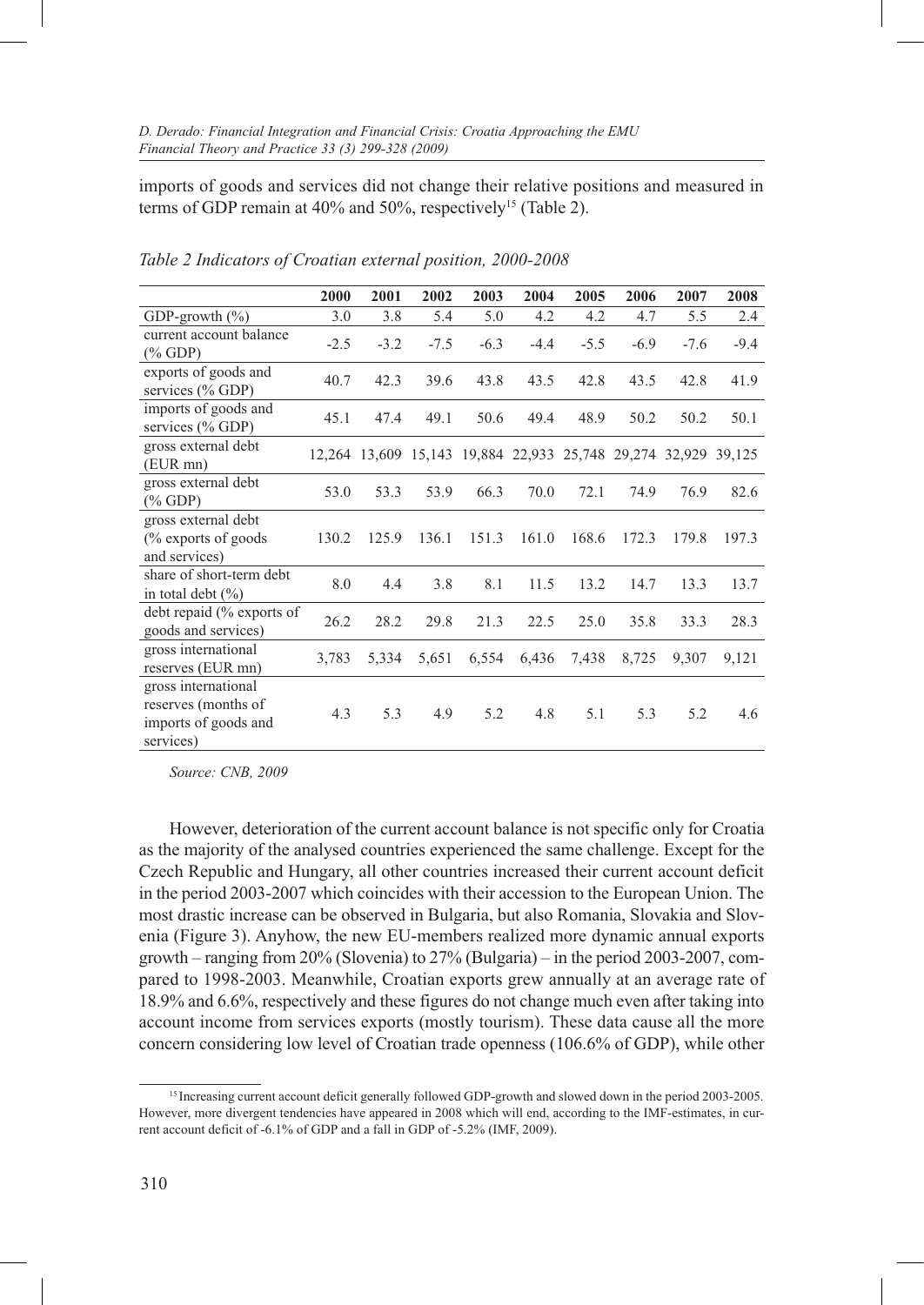countries' trade volume-to-GDP ratio ranges between 134% (the Czech Republic) and 175.5% (Slovakia) with the only exceptions of Poland (85.3%) and Romania (76.8%).

Regarding developments in real effective exchange rate, taken as a proxy of future developments in exports, Croatia achieved the lowest position among the analyzed countries. In the period 2000-2007 all the countries experienced an increase in real effective exchange rate of app. 35% on average, while Croatian currency depreciated by only 12.9%.16



*Figure 3 Current account balance of Croatia and other transition countries17 (% GDP)*

*Note: BG = Bulgaria; CZ = Czech Republic; HR = Croatia; HU = Hungary; RO = Romania; SK = Slovakia; SI = Slovenia*

*Source: IMF (2007, 2008)*

As far as services are concerned, export of services plays an important role in balancing Croatian current account. This is shown in Figure 4 which measures services income in terms of gross current account revenues. Croatia relies heavily on services income in eliminating trade deficit as this type of revenue approaches almost one half of total current account inflows in 2007. Additionally, Croatia is among the few countries to have realized the increasing share of services in total current account inflows, pointing at weak growth in commodity exports. As a result of constantly negative trade balance, income from services covers a decreasing part of trade deficit – in 2000 services income exceeded negative trade balance by app. 30%, while in 2007 it covered only 97% of actual trade deficit. Until 2003 export of services grew by app. 17% *á* year, while recently (2003-2007) it grew by 10% annually.

<sup>16</sup> In the same period currencies of other countries depreciated by: 58.1% (Slovakia), 42.5% (Hungary), 40,5% (Romania), 36.8% (the Czech Republic), 33.9% (Bulgaria), 14.1% (Poland) and 27.1% (euro for Slovenia), (IMF, 2008).17 In order to obtain comparable data across countries, real effective exchange rate is used in calculating current

account balance in Figure 3. Hence, there is the difference in Croatian data appearing in Table 2 and Figure 3.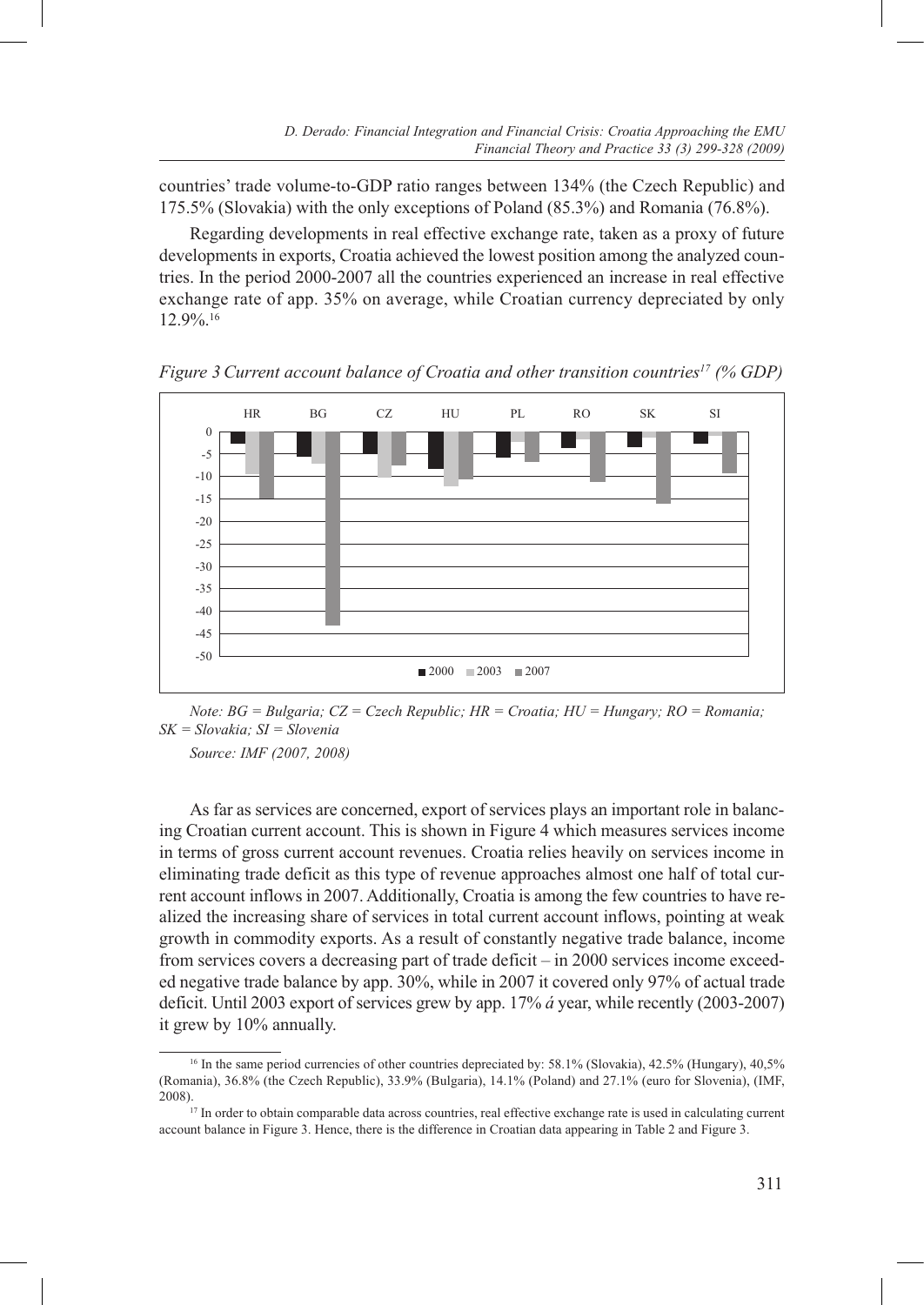

*Figure 4 Income from export of services for Croatia and other transition countries (% gross current account revenues)*

*Note: BG = Bulgaria; CZ = Czech Republic; HR = Croatia; HU = Hungary; PL = Poland; RO = Romania; SK = Slovakia; SI = Slovenia Source: IMF (2007, 2008)*

Due to steadily increasing trade deficit, Croatian net-investment position (cumulative value of financial investment and FDI) over the period 2000-2007 exceeds cumulative value of the negative current account balance by 17%, while other transition countries realise much better ratio between investment inflow and income outflow in the same period. Better investment position of these countries<sup>18</sup> and more balanced growth of exports and imports enables them to realize cumulative net-investment which considerably exceeds current account deficit (Figure 5).

As far as indicators of liquidity are concerned, Croatia performs slightly better compared to current account developments. Following unfavourable developments in trade, Croatia experienced strong increase in foreign debt reaching almost EUR 40 bn in December 2008 (app. EUR 9.000 *per capita*); it increased by 15% annually and more than tripled since 2000. As a result, gross external debt rose to more than 80% of GDP, a medium-range outcome when compared to other countries. In the period 2006-2008 Croatia realized a fairly modest increase in foreign indebtedness of 7.7 p.p. (measured in terms of GDP), quite unlike Hungary, Slovenia and Bulgaria whose external debt rose by app. 25 p.p. In 2009 the strongest increase in external debt position is expected in Hungary, Slovakia and Poland. However, Croatia realizes the least favourable position when external debt is measured in terms of exports (Table 3). This indicates problems in Croatian

<sup>&</sup>lt;sup>18</sup> As of first quarter of 2009 Croatia, however, realized a fairly large FDI-stock of EUR 36,7 bn which equals to 75% of GDP or EUR 7.900 *per capita*. Together with portfolio-investment, these indicators increase to app. 80% of GDP and EUR 8.400 *per capita*.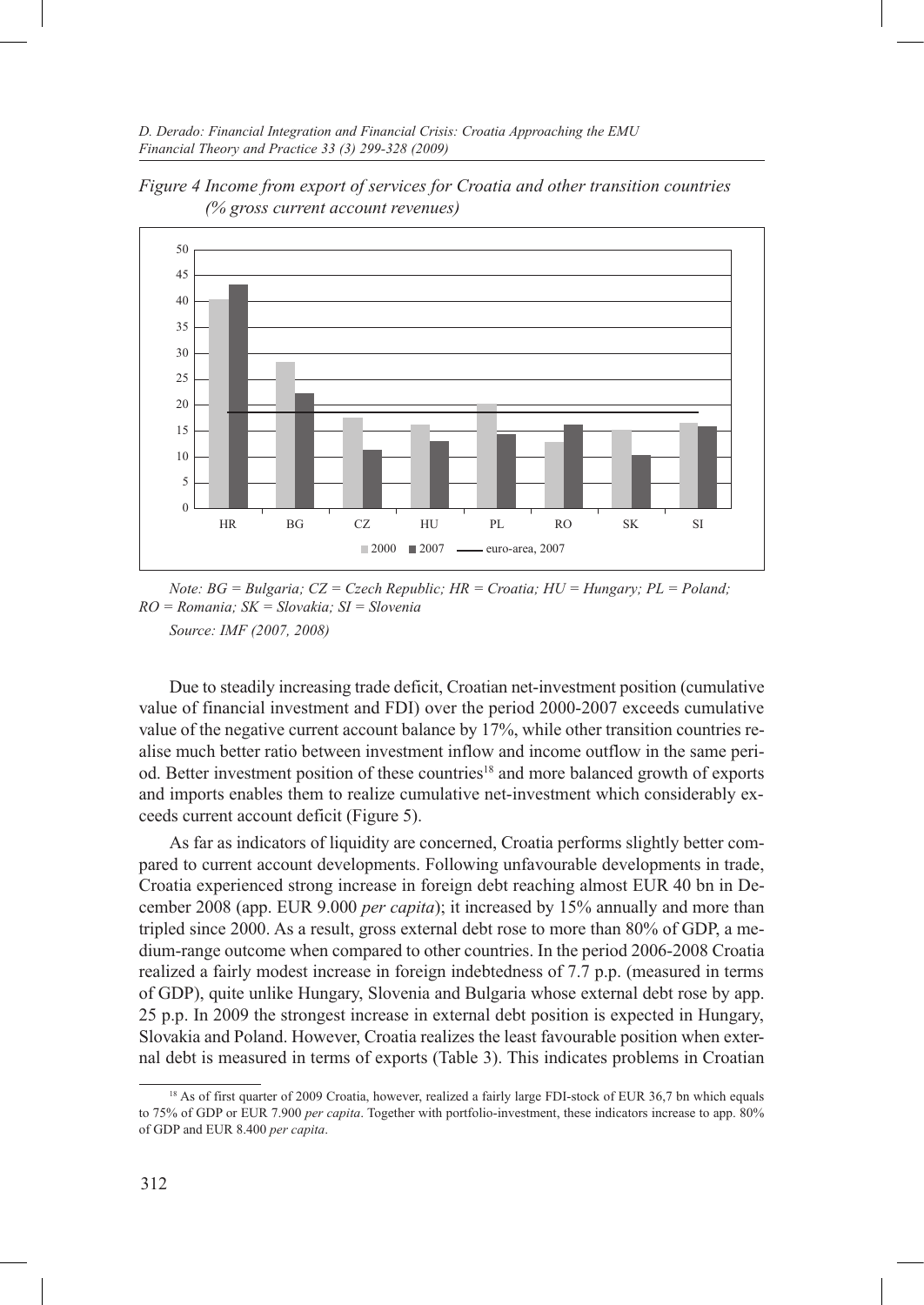real sector and weak export performance making it difficult to generate new income to service debt.<sup>19</sup>





*Note: BG = Bulgaria; CZ = Czech Republic; HR = Croatia; HU = Hungary; PL = Poland; RO = Romania; SK = Slovakia; SI = Slovenia Source: IMF (2007, 2008)*

Regarding debt service, Croatia currently faces the greatest burden in debt repayment, since almost EUR 14 bn of debt (with interest) is due in 2009, while in 2010 the amount of debt service declines to EUR 7,6 bn and continues to fall subsequently (according to the latest available data). There is altogether EUR 45 bn of Croatian debt service outstanding which will have to be repaid (the amount higher than the GDP of 2007). Similarly, debt structure according to maturity is also worsening, as short-term debt participated in total external debt by only 4% in 2002 and increased to 14%. As regards Croatian debt structure according to domestic sectors, three quarters of total debt was realised by private companies (50%) and commercial banks (25%), while the central government reduced its share to 10% in 2008, compared to 40% in 2000.

Croatian international reserves are sufficient to meet the criterion of covering at least three months of imports and they registered a slight increase (3.4%) in the period 2006- 2009 (September); meanwhile, other countries have accumulated new stocks of international reserves by 30-90% (Romania, Bulgaria, Poland, Hungary). Croatian international reserves comfortably cover 20% of gross external debt – a threshold which is considered acceptable to guarantee external liquidity under normal conditions. Finally, ratio of inter-

<sup>&</sup>lt;sup>19</sup> Regarding the threshold values of liquidity indicators, Daseking (2009) differentiates them between least developed and highly indebted countries (max. 200% of external debt-to-export ratio) and other non-industrialized countries (max. 40% of debt-to-GDP ratio).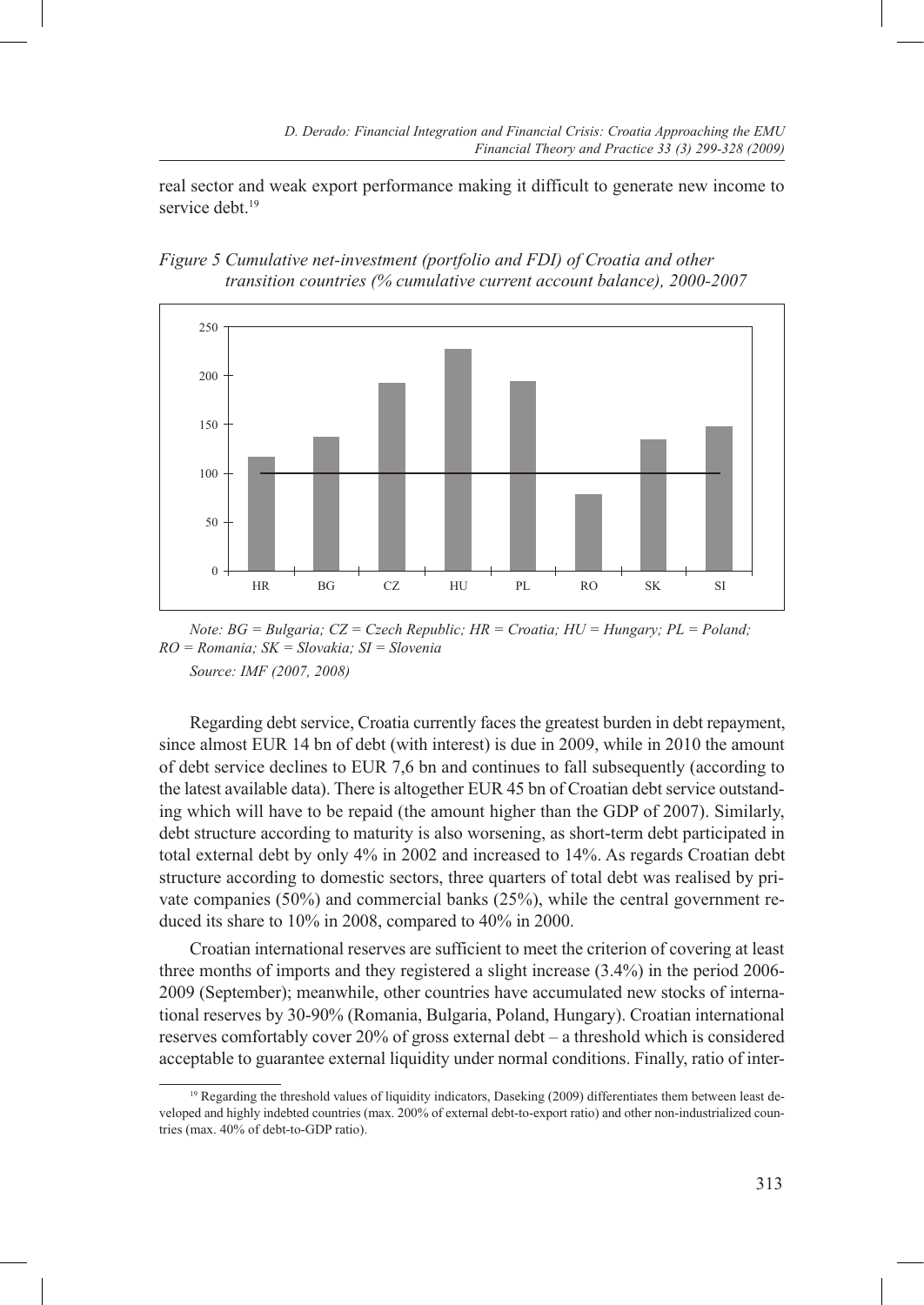national reserves-to-short-term debt, the so called Guidotti-rule, exceeds 1 in the majority of countries (except Bulgaria, Poland and Slovakia) indicating their ability to service all foreign liabilities maturing within a year even under external financial shock (Table 3); however, sustainability of this condition requires well balanced real exchange rate and modest current account deficit (Bussière and Mulder, 1999).

|                                                                     | <b>HR</b> | BG <sub>r</sub> | CZ   | HU    | PL                | RO.   | $\mathbf{S}\mathbf{K}^a$ | $SI^a$ |
|---------------------------------------------------------------------|-----------|-----------------|------|-------|-------------------|-------|--------------------------|--------|
| gross external debt                                                 | 82.6      | 108.4           | 60.1 | 115.3 | 47.8              | 53.5  | 59.9                     | 108.8  |
| gross external debt<br>$\frac{9}{6}$ exports of goods)              | 401.6     | 242.0           | 58.1 | 166.3 | 151.3             | 218.6 | 80.6                     | 174.3  |
| international reserves (months of<br>imports of goods and services) | 4.6       | 5.5             | 2.7  | 3.4   | 3.3               | 5.3   | 4.2                      |        |
| international reserves<br>$\frac{6}{6}$ gross external debt)        | 23.3      | 35.1            | 46.0 | 19.7  | 25.6              | 35.7  | 48.5                     |        |
| international reserves<br>$\frac{1}{2}$ short-term debt)            | 1.71      | 0.99            | 1.43 | 1.23  | 0.96              | 1.27  | 0.96                     |        |
| debt service (% exports of goods)<br>and services)                  | 14.5      | 35.7            | 4.4  | 17.1  | 33.9 <sub>b</sub> | 29.3  |                          |        |

*Table 3 Indicators of international liquidity for Croatia and selected transition countries, 2008*

*<sup>a</sup> Statistical treatment of international monetary reserves, arising from the EMU-membership (Slovenia since 2007, Slovakia since 2009), changes in the way that only the non-EU currencies which are invested outside the EMU constitute foreign currency reserve component (leading to reduction in international reserves and foreign liquidity position by 30-85%).* 

 *2007*

*Note: BG = Bulgaria; CZ = Czech Republic; HR = Croatia; HU = Hungary; PL = Poland; RO = Romania; SK = Slovakia; SI = Slovenia*

*Source: BIS, 2009 (access to national central banks' statistics).*

Relation between external debt and international reserves can be seen from Figure 6 which shows that Bulgaria achieves the best liquidity position with international reserves sufficient to cover app. one half of total foreign debt, with similar situation in the Czech Republic and Romania.

Considering the above said Croatia meets the criteria of liquidity slightly better than solvency indicators. Increasing trade deficit with consequent deterioration of the current account balance could impose pressure on exchange rate and monetary policy determined by "euroization' of domestic economy and commitments in respect of joining the EMU. Financial openness could, however, help to ease such position.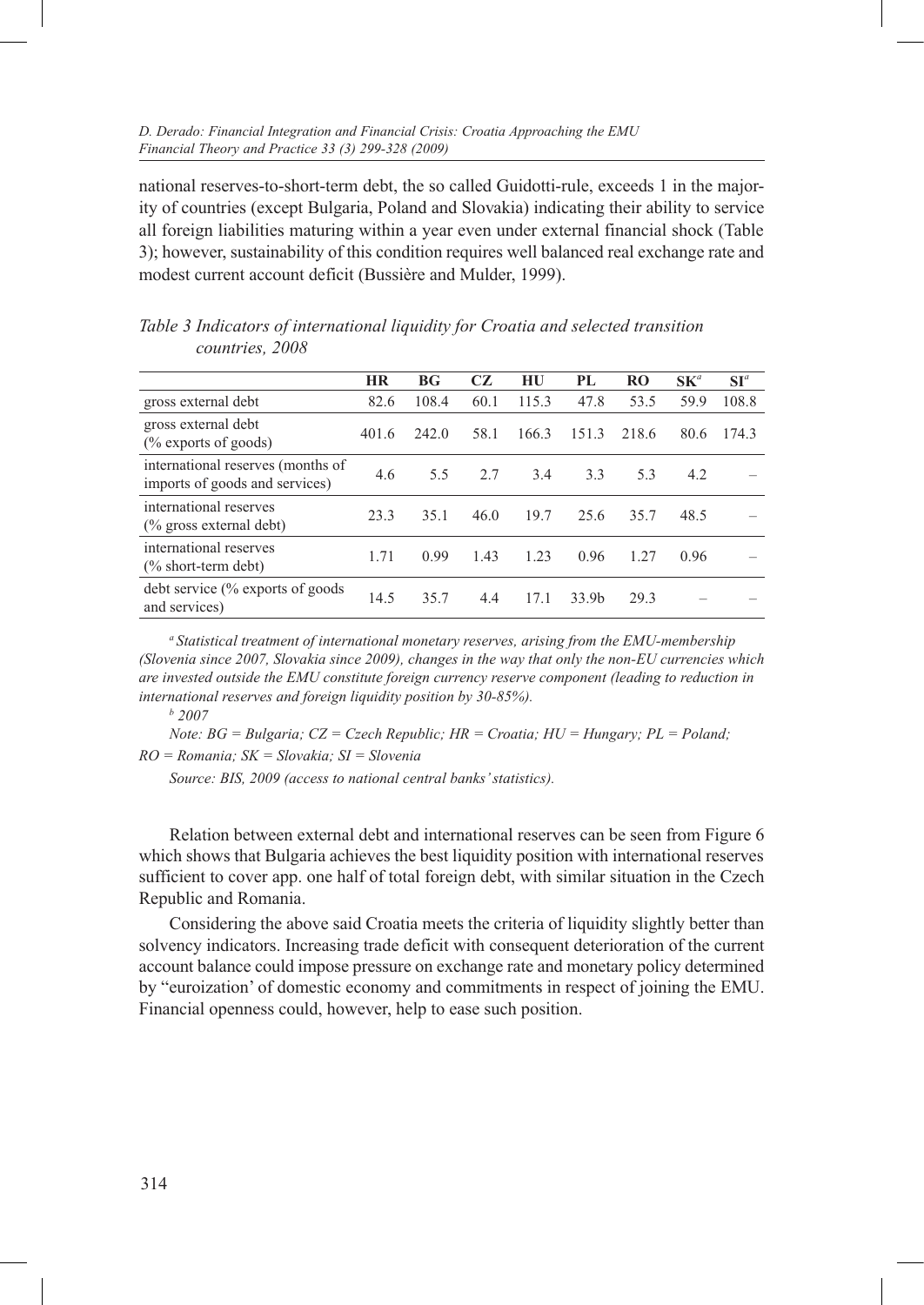

*Figure 6 Total external debt and net-external debt of Croatia and other transition countries (% GDP), 2007a*

*<sup>a</sup> Difference between gross external debt and international reserves (without gold).*

*Note: BG = Bulgaria; CZ = Czech Republic; HR = Croatia; HU = Hungary; PL = Poland; RO = Romania; SK = Slovakia; SI = Slovenia* 

*Source: IMF, 2008; BIS, 2008.*

## **3 International financial integration of croatia and other transition countries**

International financial integration which gained pace in the late '80s and early '90s coincided with internationalization of business activities (FDI) and liberalization and deregulation of financial markets (including Eastern Europe). However, global financial integration did not solve the problem of the instability of international financial system which, together with often misaligned fundamentals on national scale (exchange rate, foreign debt, current account deficit, fiscal imbalance, etc.), have led to series of financial crises<sup>20</sup>.

Besides benefits of financial integration (easier access to financing economic growth and development, prudent macroeconomic policy, better allocation of resources in a more competitive and transparent system), there are, however, certain costs associated with volatility in short-term capital flows which can put exchange rate and monetary policy under pressure21. Furthermore, SMOPEC are considered to be in a fairly difficult position as their access to international financial markets mostly follows the stage of a business cycle which means that they realise bad access to capital in bad times (Agénor, 2003). Addi-

<sup>20</sup> These include the Mexican (1994), Asian (1997), Russian (1998) and "nordic' (Finland, Norway, Sweden) crisis of the '90s, as well as the Argentinean (2001-2002) and the most recent financial crisis (2007-2008). The causes of these crises came either from monetary policy tightening, terms of trade shock, or contagion effect from abroad (on financial crises triggers see: Ghosh et al., 2009). System risk, together with falling property prices and the value of related financial instruments (derivatives), triggered the last crises.

<sup>&</sup>lt;sup>21</sup> Financial openness can reduce effectiveness of monetary policy. Croatian case shows that monetary authority had to undertake tough measures of increasing banks' reserves and introducing bank loan deposits in order to curb credit expansion of domestic banks the assets of which are 90% foreign-owned.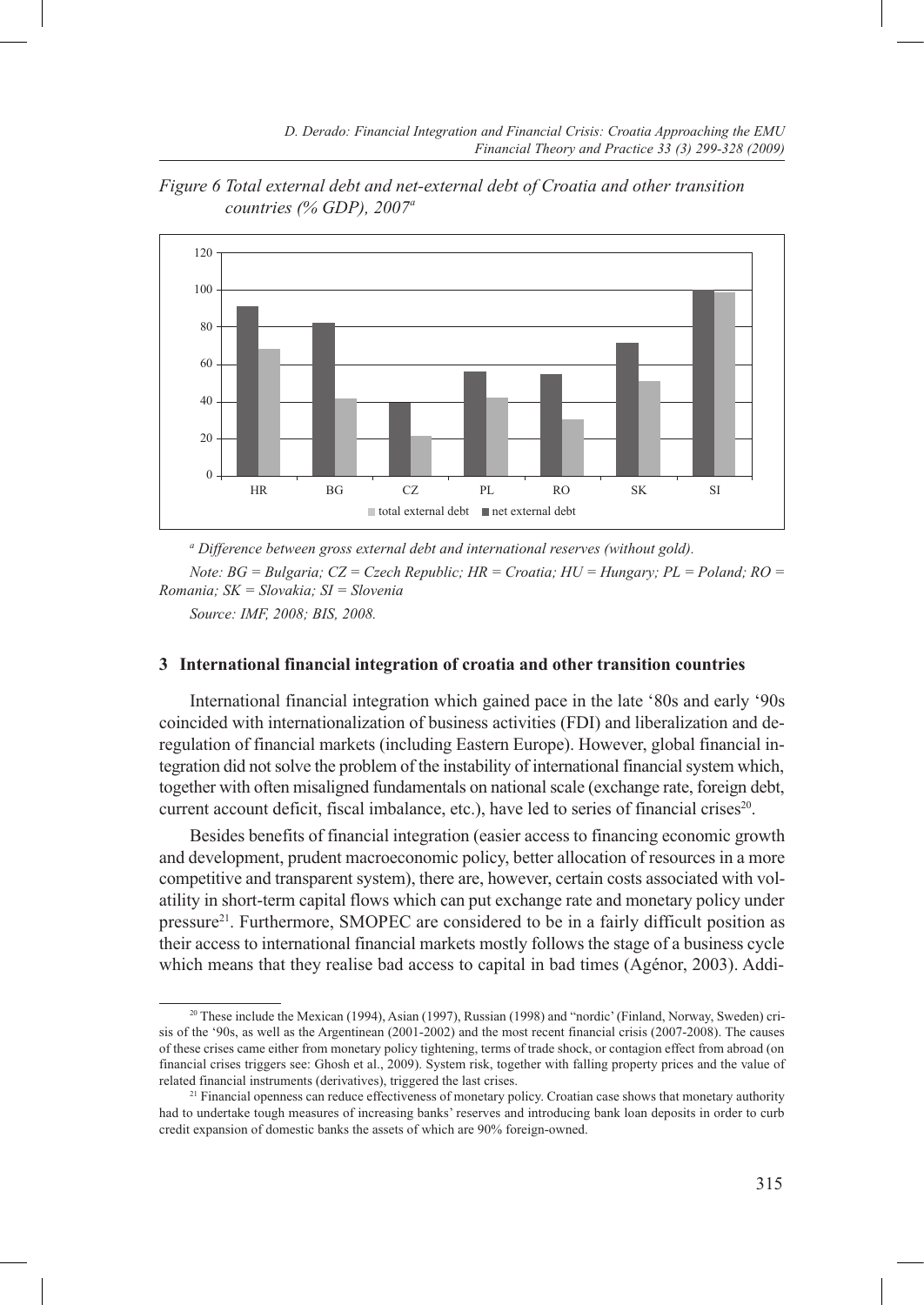tionally, countries with narrow production structure and weak trade integration can poorly withstand external shocks, unlike developed industrial economies.

## *3.1. Developments in international financial position of transition countries*

Unlike developed industrial countries in which capital account liberalization, deregulation of financial markets and financial innovation have contributed to increasing financial openness, transition countries have experienced different pattern and hence slower pace of international financial integration. Basically, they realize lower values of foreign assets and liabilities, mostly due to underdeveloped financial sector which often lacks effective regulation of securities markets and non-bank financial institutions. This prevented transition countries from achieving market liquidity and capitalization comparable to the levels realized by developed countries (EBRD, 2008). Moreover, as non-members of the EMU, the majority of transition countries are exposed to strong exchange rate risk which further limits their cross-border financial transactions. Nevertheless, these countries have found their *"niche'* on international financial market mostly through issuing liabilities (net-debt creation), equity instruments (net-inflow of FDI) and the growth in external assets (increasing official reserves).<sup>22</sup>

Notwithstanding the real obstacles to increasing "international financial exposure', transition countries have significantly built up their foreign assets and liabilities which, taken together, reached app. 210% of the 2006 GDP. As shown in Figure 7, this result approaches that of the USA, while financial openness of the euro-area, supported by the introduction of the common currency, overreached that of other countries.

*Figure 7 Foreign assets and liabilities of transition countries, the euro-area and the USA (% GDP)a*



*<sup>a</sup> Sum of FDI, portfolio investment, other investment, financial derivatives and official reserves.*

*Source: IMF (2007, 2008)*

<sup>&</sup>lt;sup>22</sup> Some authors claim that "... advanced countries are typically "long equity, short debt", with the opposite pat*tern holding for most other countries."* (Lane and Milesi-Ferretti, 2008:329), that obviously refers to transition countries as well.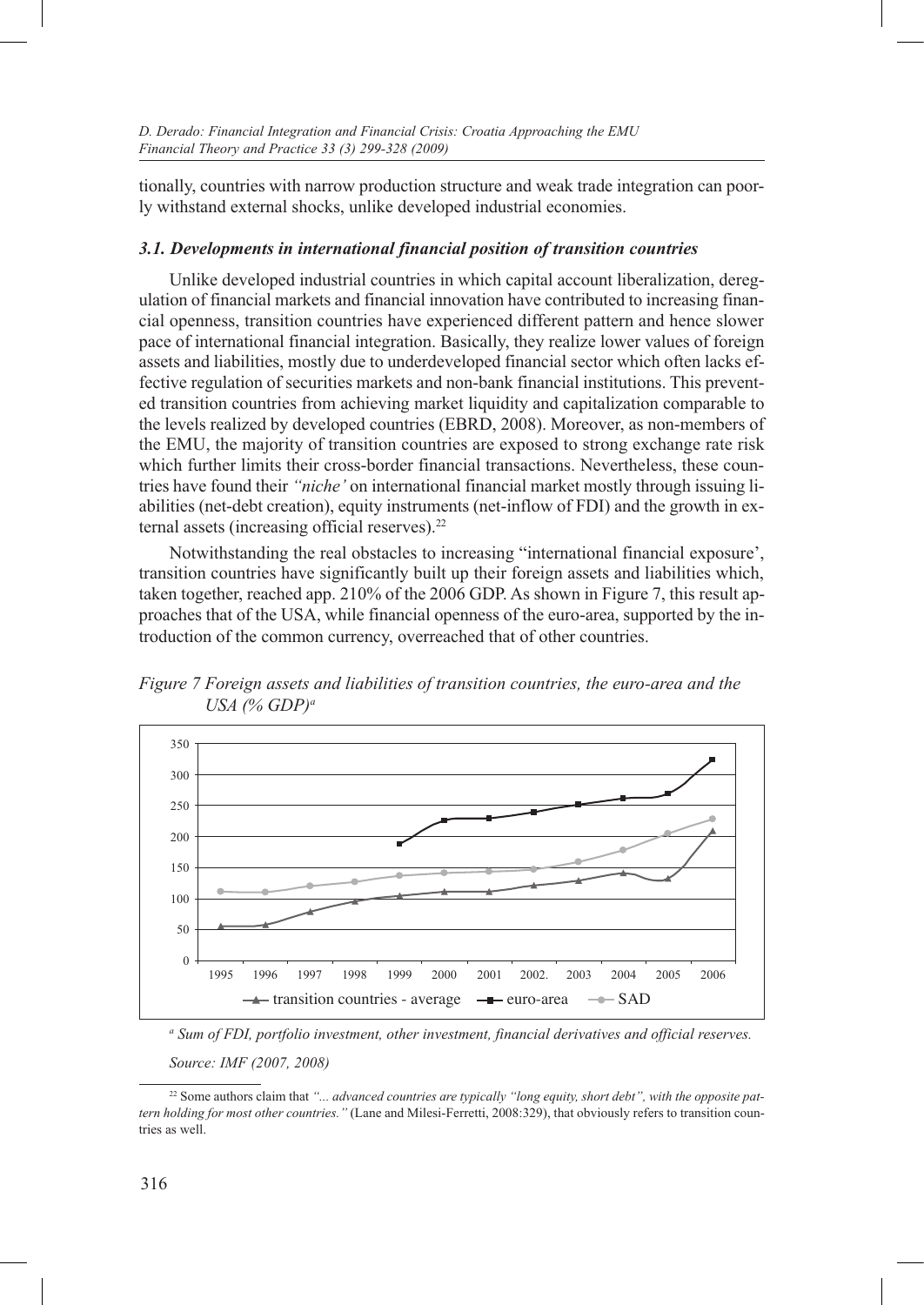However, growth dynamics of foreign assets and liabilities of selected transition countries is almost the same as that of the euro-area – on average transition countries realized an average annual growth rate of 16.1% (euro-area: 17.1%). International financial openness of all transition countries grew steadily throughout the observed period of 1995-2007 and, as expected, exceeded average GDP-growth rate – most notably in the Baltic countries, Poland and Croatia. These countries, together with Hungary, realized the most dynamic growth of their international financial "exposure", while foreign assets and liabilities position of Bulgaria and the Czech Republic grew at considerably slower pace, i.e. below the 16%-average (Figure 8).

*Figure 8 Average annual growth rate of foreign assets and liabilities and GDP for individual transition countries and the entire group of countries (% GDP), 1995-2006a*



*<sup>a</sup> 1995-2007: Latvia and Slovakia; 1996-2007: Hungary; 1998-2007: Croatia; 1998-2006: Bulgaria.*

*Source: IMF (2007, 2008)*

In the structure of Croatian foreign assets and liabilities, other investment and FDI dominate, while with the remaining countries, mostly EMU-candidates, official reserves, together with FDI realize the greatest share. As regards total (portfolio and FDI) equity holdings, Croatia resembles the analyzed group of transition countries, though with more divergent developments in the period 2000-2003 when significant FDI-inflow, owing to large privatization projects, was realized<sup>23</sup> (Figure 9).

<sup>&</sup>lt;sup>23</sup> On the impact of composition of financial flows on financial stability see: Frankel et al., 2008 and Bekaert et al., 2006. Relatively large inflows of FDI have made it possible for transition countries to run larger current account deficits than in the case of dominant share of debt-type capital inflows. Furthermore, risk sharing for FDI-host economy is relevant, since returns on FDI depend upon business conditions of the local economy, unlike the case with debt instruments (Lane and Milesi-Ferretti, 2007a).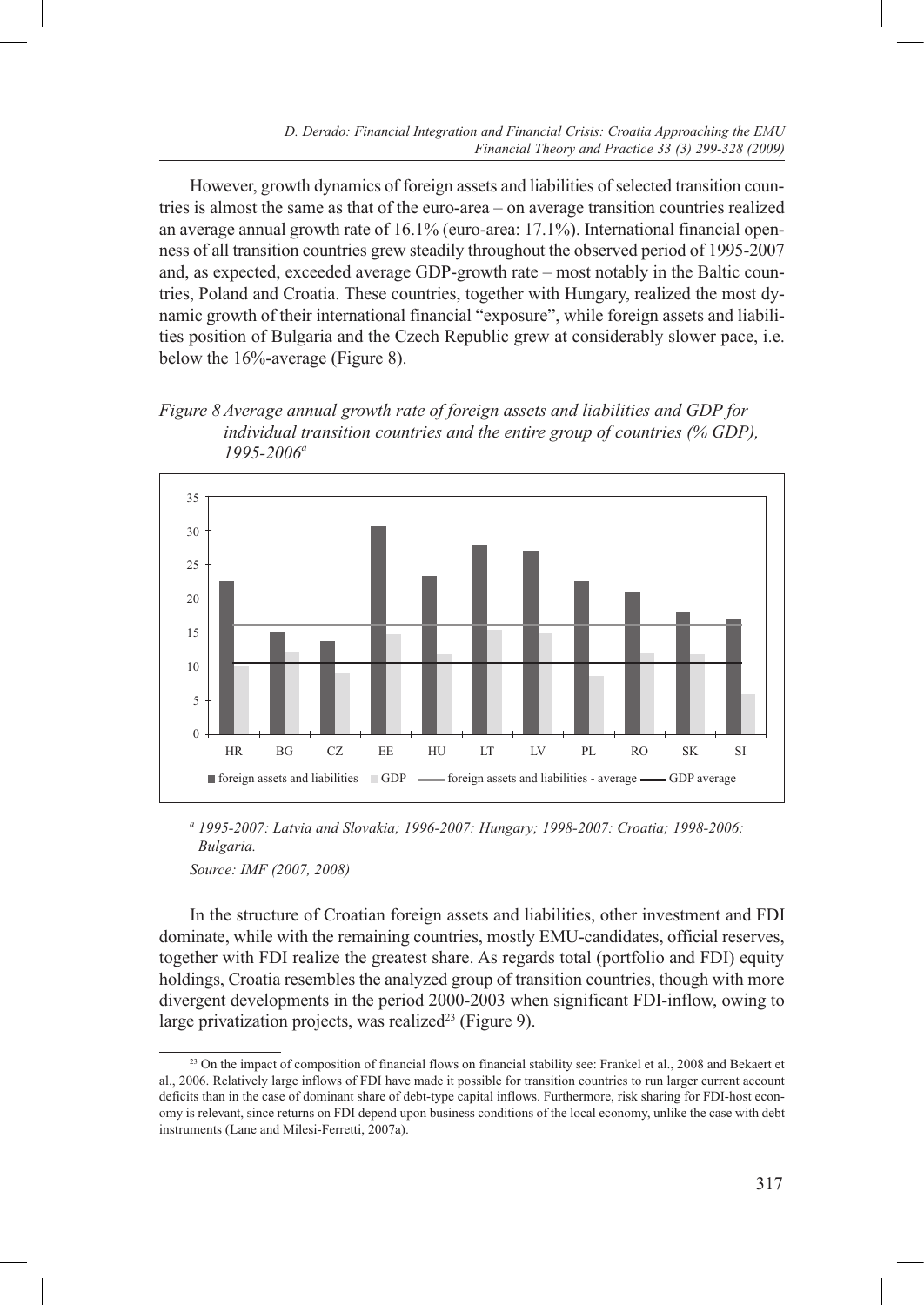Many studies have confirmed positive relation between financial and trade openness $24$ . In that respect, trade openness of Croatia and the remaining ten transition countries, can be seen as interrelated with their increasing financial integration. Individually, almost all countries realized trade volume (goods and services) above their GDP with the more advanced countries holding higher positions – Slovakia 173,6%, Hungary 157.9%, Estonia 156.5%, the Czech Republic 149.3%, Bulgaria 147.5%, Slovenia 144.7%, Lithuania 129.9%, Latvia 108.1%, Croatia 106.1% Poland 85.3% and Romania 76.8% of GDP. In Croatia, an increase in the degree of financial openness is lower than the overall increase in trade integration realized from 1995 through 2007. As can be seen from Figure 10, trade integration rose by 22 p.p., (right hand-side scale measure), while foreign equity grew by 12 p.p. (left hand-side scale measure).

*Figure 9 Foreign equity (portfolio investment and FDI) assets and liabilities for Croatia and other transition countries (% GDP)*



*Source: IMF (2007, 2008)*

Yet, regardless of the intensity of foreign assets and liabilities growth, the main determinants of the transition countries' international financial integration are to be found out. This issue becomes even more important when specific problems of transition countries are taken into consideration with special reference to economic restructuring and specific development needs, institutional reform and the EU-membership.25 These circum-

<sup>&</sup>lt;sup>24</sup> Aizenman and Noy (2004) found out that trade openness contributes to increasing financial flows which in turn stimulate trade growth, while Rayan and Zingales (2003) corroborate the above said by their findings that negative trade balance is strongly correlated with financial openness. Cavallo and Frankel (2008) confirm less vulnerability of more open economies to external shocks and explain it through their ability to "externalize' the adverse impact of financial shocks.

<sup>&</sup>lt;sup>25</sup> Croatia already realizes a high degree of international financial integration with the EMU as a source of 80% of total FDI, 30% of portfolio investment and 85% of foreign bank assets; 80% of Croatian portfolio debt investment and 65% of international bond issues has been realized within the EMU (according to: Lane and Milesi-Ferretti, 2007a):115-117). Additionally, three quarters of Croatian trade is denominated in euro (HNB).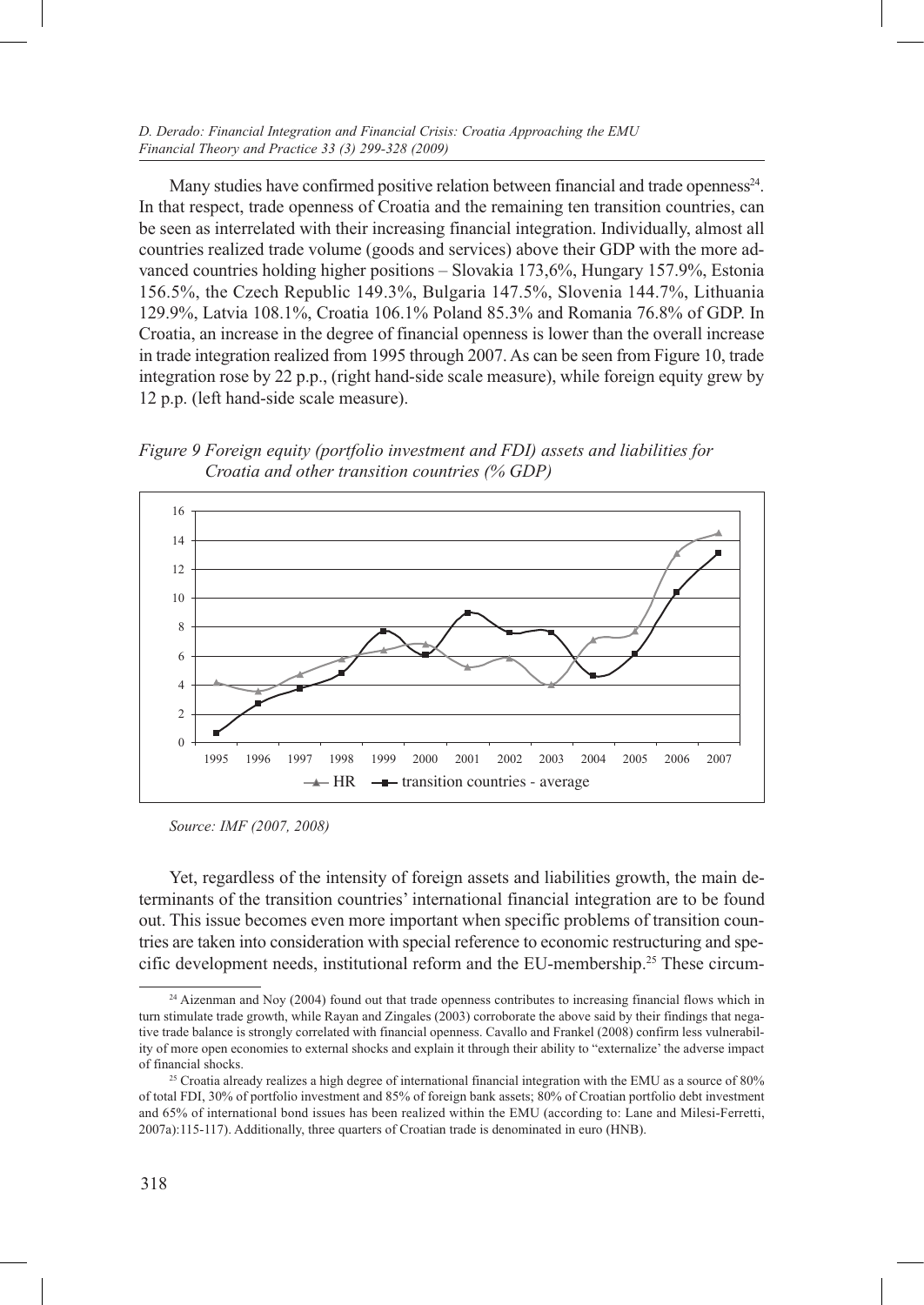stances make transition countries' adjustments to external shocks even more complex through increasing their external vulnerability. In order to find out determining factors of the transition countries' financial openness, regression analysis is carried out.

*Figure 10 Croatian foreign equity (portfolio investment and FDI) assets and liabilities and trade volume (% GDP)*



*Source: IMF (2007, 2008)*

## *3.2 Model specification and results*

Cross-country panel data analysis which follows includes 11 transition countries and covers the period of 1995-2007.<sup>26</sup> The dependent variable in the regression model is individual country's international financial position calculated as the sum of foreign assets and liabilities,<sup>27</sup> expressed in terms of the current year's GDP (*FAL*).

Selected explanatory variables describing country characteristics include: indicator of trade openness (goods and services) as a percentage of national GDP (*EIGS*), gross domestic product (*GDP*), population (*POP*) and gross domestic product *per capita* (*GDPC*). Trade openness is expected to positively influence international financial integration through creating corresponding financial flows (payments) or capital flows (loans, debts), the latter in the case of trade imbalance. It also improves cross-border information flows and, hence, reduces the risk of carrying out international financial transactions. The same

<sup>26</sup> The sample includes: Bulgaria, Croatia, the Czech Republic, Estonia, Hungary, Latvia, Lithuania, Poland, Romania, Slovakia and Slovenia. Analysis includes 143 observations out of which those lacking the data were removed. Financial data were obtained from the IMF-financial statistics and the WIIW-statistics, while the financial sector development data were gathered from the EBRD-reports. Financial data on foreign assets and liabilities were taken from the countries' international investment position (IIP) posts of the IMF-financial statistics. Unlike the balance of payments data in which net-flows can take negative values, the IIP-data represent economy's external assets and liabilities stock, adjusted for changes in the price level and the exchange rate.

<sup>27</sup> FDI, portfolio (debt and equity) investment, other investment, financial derivatives and official reserves.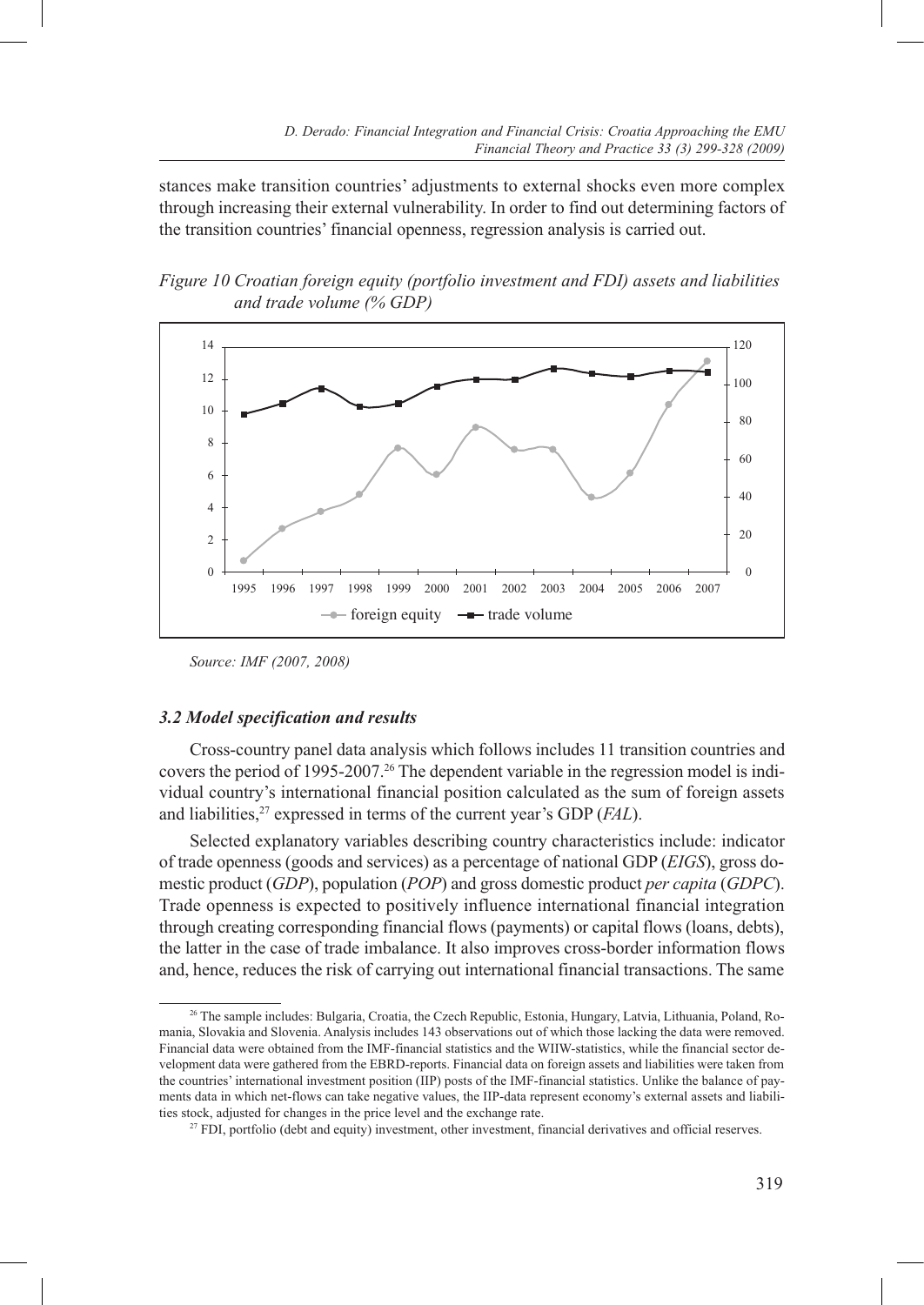(positive) sign is expected in case of GDP/*capita* as its growth indicates increasing wealth of an economy and possibly less risk aversion towards cross-border investment (Lane and Milesi-Ferretti 2003). The impact of the absolute size of an economy, expressed in terms of population or GDP, on the degree of financial openness is, however, more difficult to predict – larger markets offer more opportunities for (domestic) portfolio diversification, but the final effect ultimately depends upon the level of financial market development. Since only some of the analyzed countries have realized financial market standards equal to industrial countries<sup>28</sup>, negative impact of the economic size of an economy on financial openness can not be *á priori* expected.

Indicators of banking and financial market developments cover: indicator of financial depth – liquid liabilities-to-GDP ratio<sup>29</sup> (*LL*), stock market capitalization, also measured in terms of national GDP (*SMC*) and the amount of cumulative privatization revenues as a percentage of national GDP (*CPR*). Growth in banking and financial market can have adverse effects on financial openness, but increasing investment opportunities can, however, attract foreign investors to domestic markets. Regarding the recent history of privatization in Eastern Europe, stronger positive impact on financial integration of transition countries can be expected from capital inflows realized through privatization projects.

Dummy-variable for the EU-membership (*Dummy-EU*) differentiates between fullfledged membership (1), association agreement (Europe Agreement, Stabilization and Association Agreement – 0,5) and no formal relationship with the EU (0). Finally, dummyvariable indicating country size (*Dummy-POP*) is also included in the model (population:  $0-5$  mn – 0; 5-20 mn – 0,5 and 20 mn and more – 1). Membership in or even accession to the EU which incorporates economic convergence, elimination of institutional barriers and legislation approximation is expected to result in growing financial openness of the analyzed countries (Lane and Milesi-Ferretti, 2007a).

The analyzed regression equation is of the following general form:

$$
\ln Y_t = const. + \beta_{it} X_{it} + \beta_{jt} X_{jt} + \mu \tag{1}
$$

in which  $X_{i}$  refers to independent variables transformed into natural logarithm (ln), while  $X_i$  describes dummy-variables, not transformed in the logarithmic form; subscript *t* denotes time and there are no lagged variables in the model. The estimated parameters are calculated according to the OLS-methodology. The coefficients estimated by the regression equation are presented in Table 4, together with the results of statistical and econometric tests of the estimated model.

<sup>&</sup>lt;sup>28</sup> According to the EBRD the following countries belong here: the Czech Republic, Estonia, Hungary and Poland (EBRD, 2007, 2008).

<sup>29</sup> As the sum of demand deposits, time, savings and foreign currency deposits, foreign liabilities and central government deposits this variable is aimed to approximate "international exposure' of commercial banking sector.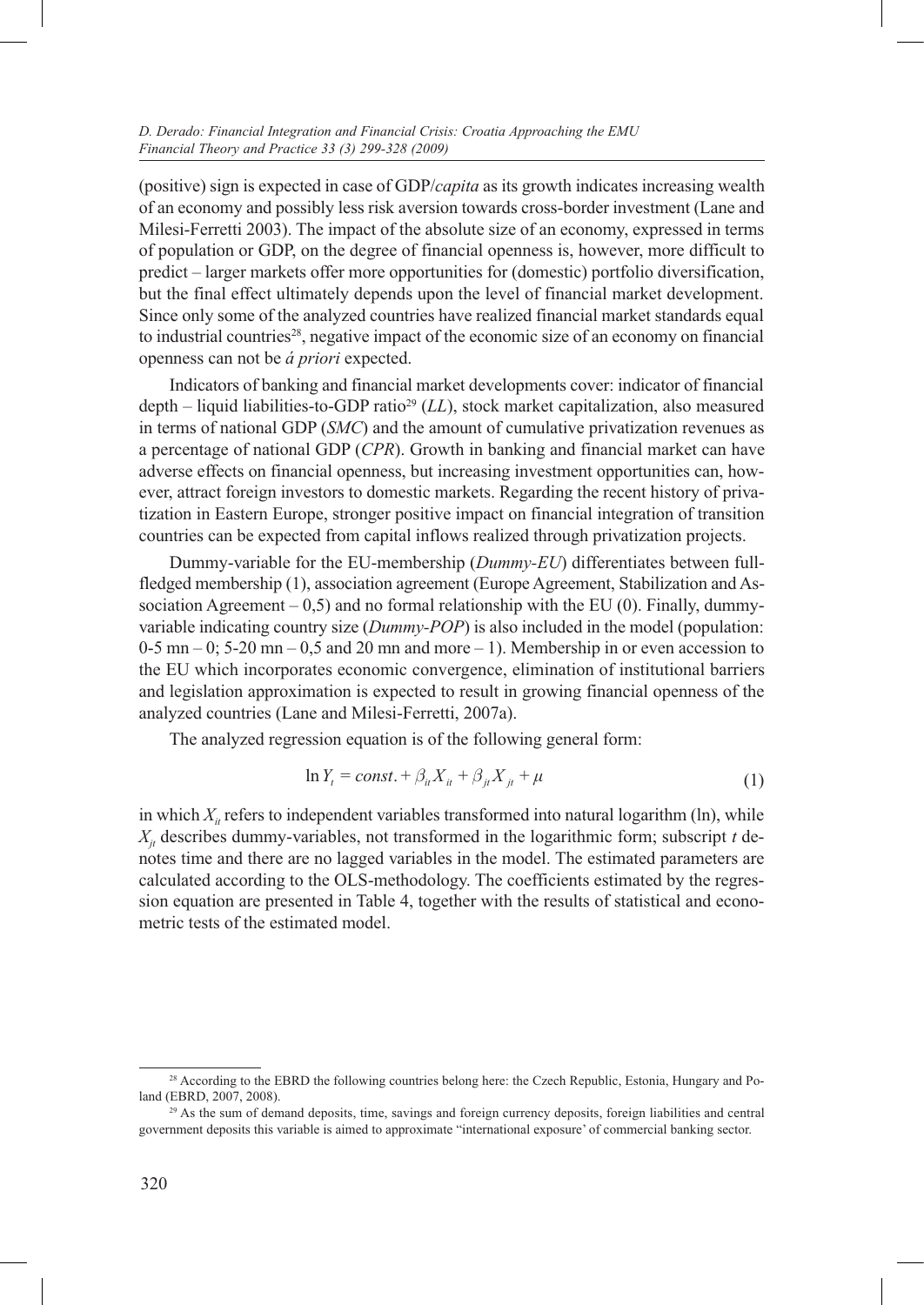|                           | Stepwise/forward introduction of independent variables in the model |                |            |                         |                 |                 |  |  |
|---------------------------|---------------------------------------------------------------------|----------------|------------|-------------------------|-----------------|-----------------|--|--|
|                           | 1                                                                   | $\overline{2}$ | 3          | $\overline{\mathbf{4}}$ | 5               | 6               |  |  |
| const.                    | 2.590                                                               | 0,921          | 1,191      | 1,411                   | 1,911           | 2,656           |  |  |
| t-test                    | $11,765^a$                                                          | $2,598^{b}$    | $3,649^a$  | $4,360^a$               | $4,720^a$       | $5,884^a$       |  |  |
|                           |                                                                     |                |            |                         |                 |                 |  |  |
| <b>LNLL</b>               | 0,563                                                               | 0,401          | 0,322      | 0,264                   | 0,345           | 0,399           |  |  |
| t-test                    | $9,966^a$                                                           | $6,926^{a}$    | $5,875^a$  | $4,689^a$               | $5,023^{\circ}$ | $5,859^a$       |  |  |
| <b>VIF</b>                | 1,000                                                               | 1,324          | 1,439      | 1,626                   | 2,488           | 2,642           |  |  |
|                           |                                                                     |                |            |                         |                 |                 |  |  |
| <b>LNEIGS</b>             |                                                                     | 0,493          | 0,452      | 0,422                   | 0,431           | 0,400           |  |  |
| t-test                    |                                                                     | $5,649^a$      | $5,677^a$  | $5,429^a$               | $5,609^a$       | $5,375^a$       |  |  |
| <b>VIF</b>                |                                                                     | 1,324          | 1,337      | 1,360                   | 1,365           | 1,388           |  |  |
|                           |                                                                     |                |            |                         |                 |                 |  |  |
| <b>LNCPR</b>              |                                                                     |                | 0,108      | 0,090                   | 0,082           | 0,063           |  |  |
| t-test                    |                                                                     |                | $5,105^a$  | $4,203^{\circ}$         | $3,841^a$       | $2,940^a$       |  |  |
| <b>VIF</b>                |                                                                     |                | 1,167      | 1,269                   | 1,309           | 1,418           |  |  |
|                           |                                                                     |                |            |                         |                 |                 |  |  |
| <b>LNSMC</b>              |                                                                     |                |            | 0,074                   | 0,097           | 0,110           |  |  |
| t-test                    |                                                                     |                |            | $3,038^a$               | $3,640^a$       | $4,257^a$       |  |  |
| VIF                       |                                                                     |                |            | 1,503                   | 1,836           | 1,884           |  |  |
|                           |                                                                     |                |            |                         |                 |                 |  |  |
| <b>LNGDPC</b>             |                                                                     |                |            |                         | $-0,106$        | $-0,204$        |  |  |
| t-test                    |                                                                     |                |            |                         | $-2,010^{b}$    | $-3,468^a$      |  |  |
| VIF                       |                                                                     |                |            |                         | 2,637           | 3,585           |  |  |
|                           |                                                                     |                |            |                         |                 |                 |  |  |
| Dummy-EU                  |                                                                     |                |            |                         |                 | 0,404           |  |  |
| t-test                    |                                                                     |                |            |                         |                 | $3,254^{\circ}$ |  |  |
| <b>VIF</b>                |                                                                     |                |            |                         |                 | 1,623           |  |  |
| $R2$ adjusted             | 0,450                                                               | 0,564          | 0,640      | 0,664                   | 0,672           | 0,698           |  |  |
| No. of observations       | 121                                                                 | 121            | 121        | 121                     | 121             | 121             |  |  |
| $\mbox{F-test}$           | $99,322^a$                                                          | $78,517^a$     | $72,149^a$ | $60,224^a$              | $50,251^a$      | $47,131^a$      |  |  |
| St. Error of the Estimate | 0,278541                                                            | 0,248168       | 0,225384   | 0,217855                | 0,215054        | 0,206614        |  |  |

*Table 4 Results of the regression analysis (11 countries), 1995-2007*

*a Statistically significant at the 1%-level.* 

*b Statistically significant at the 5%-level.*

*Source: Author's own calculation.*

The results of the analysis are generally in line with theoretical expectations since all the variables but one realize the expected sign and all of them are statistically significant. The analysis confirmed the relevance of general economic indicators, indicators of banking and financial market developments and dummy-variables in explaining variations in international financial integration across the analyzed countries. However, trade openness, banking sector "internationalization' and (formal) relations with the EU realize the strongest positive impact on financial integration. Regarding the fact that the highest share (40%) of total cross-border capital flows of the analyzed sample of countries was realized by (inward) FDI and referring to the existence of a positive "two-way feedback' between trade and equity investment (Aizenman and Noy, 2004), such outcome was expected. The strong-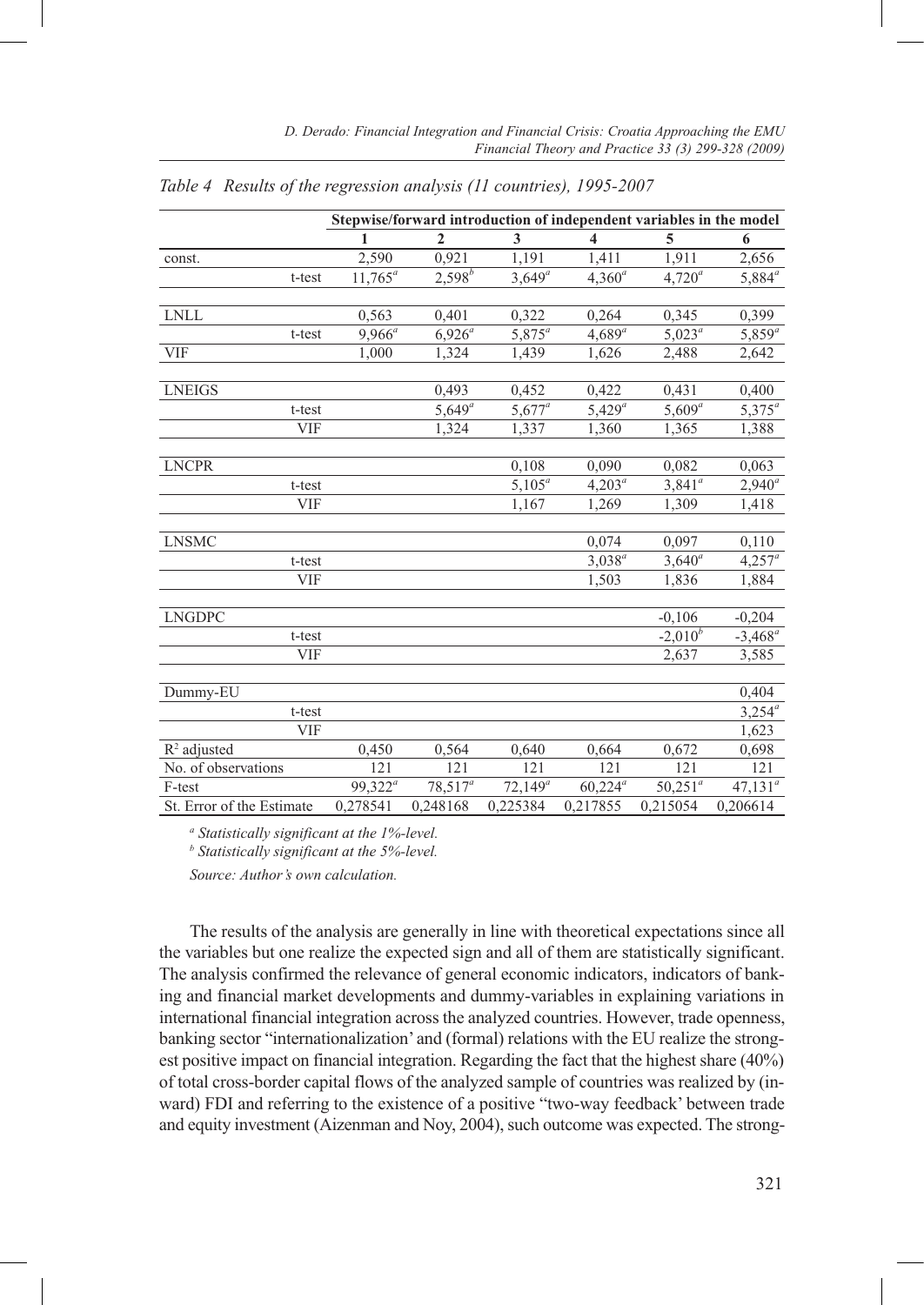#### *D. Derado: Financial Integration and Financial Crisis: Croatia Approaching the EMU Financial Theory and Practice 33 (3) 299-328 (2009)*

est contribution to the explanatory power of the regression model came from the variable of liquid liabilities which entered the regression equation first and kept fairly strong impact throughout. Significant contribution of the banks' liabilities to financial openness can be explained through increasing share of their foreign liabilities which materialized in credit expansion to domestic market adding to increasing external debt. Economic integration with the EU and the expected joining the EMU contributed to increasing (equity) investment and other cross-border capital transactions for the majority of the analyzed countries. On the other hand, variables of *GDP*, *POP* and *Dummy-POP* did not prove significant in explaining the variations of the dependent variable and were therefore excluded from the model showing that during the analyzed period (1995-2007) economic size was not an obstacle to transition countries' financial openness. Hence, they are not included in the table above. Apart from the fact that only two countries included in the model (Poland and Romania) are considered big economies, the shortage of capital and its high marginal productivity on the Eastern European markets, followed by large opportunities for equity investment (privatization, etc.) have contributed to overall financial openness of transition countries. This explains why variables of cumulative privatization revenues and stock market capitalization have entered the model as relevant explanatory variables. Finally, GDP/ *capita* has not entered the regression model until the fifth iteration; it modestly increased the model fit and contrary to expectations, indicated negative impact on financial openness. Hence, the possible field of future research might be investigating how different stages of economic development influence degree and composition of financial integration. In order to achieve this, analysis based on more disaggregated data would be needed.

Across iterations all the variables included in the final version of the model *(6)* proved statistically significant (two-tailed t-test) as did the estimated model (F-test). As adjusted coefficient of determination increases and in the final model comes close to 70%, standard error of the estimate diminishes and the coefficient of variation falls from 0.22% (first specification) to 0.16% (final specification). There is no multicolinearity among regressor variables, as confirmed by the Variance Inflation Factor of the estimated coefficients which satisfies the condition of  $VIF_{i} < 5$ ; the Chi-test indicates absence of mutual correlation across regressor variables<sup>30</sup> as well. The model is free from heteroscedasticity in the variance of residuals as they are normally distributed with the expected value equal to zero and the standard deviation approaching to 1 (0,975).

# **4 Concluding remarks**

Liberalization and deregulation of financial markets, together with innovative financial instruments, have created immense business opportunities on international financial markets which, however, melted down as soon as "liquidity bubble' burst on the first signs of demand shock. The spill-over of financial crisis to other countries than those which initiated it, points out at complexity and interdependences of integrated financial markets and economic globalization. Hence, it will not be easy to find the right strategy of international financial integration for transition countries, be they or not a member of the EU.

<sup>&</sup>lt;sup>30</sup> Table value of Chi-test (32,67) is higher than the empirical value (0,809).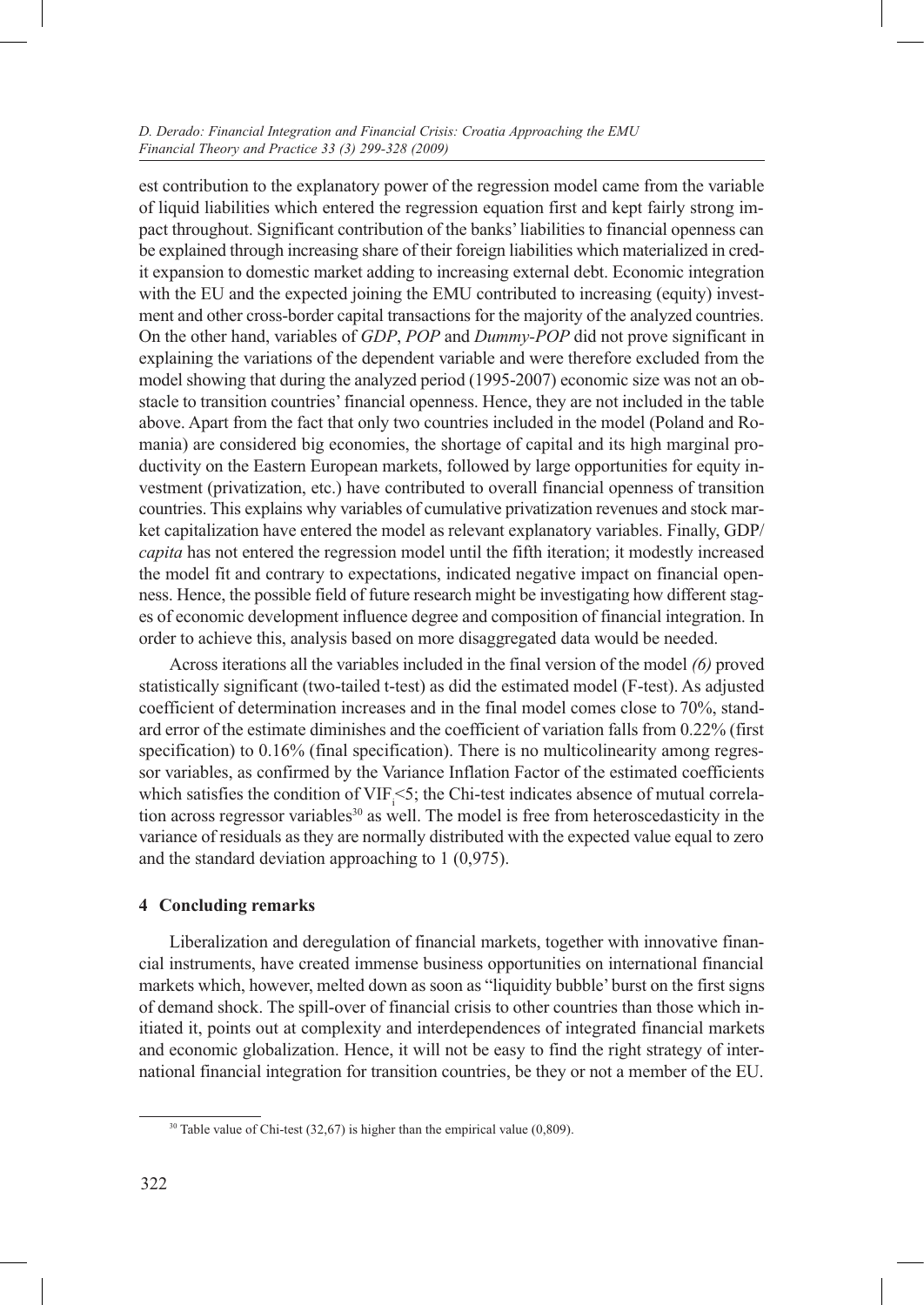From the theoretical point of view, Croatia would not constitute an OCA with the EU at the moment (but neither is the EU an OCA itself). If we, for a moment, disregard wage flexibility and fiscal federalism, there remain two important factors for a successful monetary union creation – integration of production factor markets and trade integration. The importance of the former in the case of Croatia arises from the failure to improve the latter, as Croatian trade with the EU constantly registers relatively low share in Croatian total trade<sup>31</sup>. Therefore, financial market openness and flexibility become the necessary preconditions for Croatian successful participation in the EMU, since integrated financial markets make possible the alleviation of the burden caused by asymmetric shocks across monetary integration. Furthermore, financial integration is even more important for countries which have development gap towards the rest of the monetary union as financial market liberalization opens up possibilities for free capital flow according to its marginal productivity; in this way economic growth can be encouraged even in countries or regions suffering from idiosyncratic shock. As far as the Maastricht criteria are concerned, Croatia currently fails to fulfil only one, referring to price stability, while it takes no part in the formal arrangement of the ERM II. Government finance presently show improvement (yet with rather gloomy prospects for 2009 and 2010), interest rates are low and despite the non-participation in the ERM II, fluctuation margins of Croatian national currency are even narrower than the standard band for the EMU.

The main characteristic of international financial integration of Croatia and other countries from Central and Eastern Europe is dynamic growth of foreign assets and liabilities, yet of a structure slightly different to that of the developed countries. The main factors which determine transition countries' increasing financial globalization are: trade integration, financial sector development and formal relations with the EU in particular. However, a more dynamic growth of financial integration, as compared to GDP, indicates that general development level of an economy proved less relevant in explaining a rising financial globalization of transition economies. In light of severe consequences of financial crisis in some countries, this calls for assessment of the country's external balance, its dynamics and medium-term sustainability being the factors that could have significant impact on the intensity of asymmetric shocks.<sup>32</sup> The main characteristics of Croatian external balance – strongly increasing trade and current account deficit, high foreign debt, though followed by sufficient international liquidity – show high external vulnerability of Croatian economy and potentially high sensitivity to external shocks, possibly resulting in economic slowdown or even recession. Regarding the fact that there is no more room for a significant increase in services income (tourism) without additional capital investments and that further FDI-inflows might be more determined by the lack of privatization projects, than by genuine investment friendly climate, while making reference to high burden of servicing foreign debt, Croatian external position should not be challenged any more. Recession which currently marks international economic scene (including Croatia) and will probably continue to do so in the next year, accentuates the question of timing

<sup>&</sup>lt;sup>31</sup> The share of the EU 27 amounts to 63% (January-August 2008), (DZS, 2009).

<sup>&</sup>lt;sup>32</sup> Croatia successfully buffered adverse effects of actual financial crisis of the end of 2008, mostly owing to accountable monetary policy. However, weak solvency indicators will continue to assert pressure on exchange rate and challenge monetary policy. This is all the more the case regarding the fall in international capital flows and resulting slowdown in economic growth worldwide.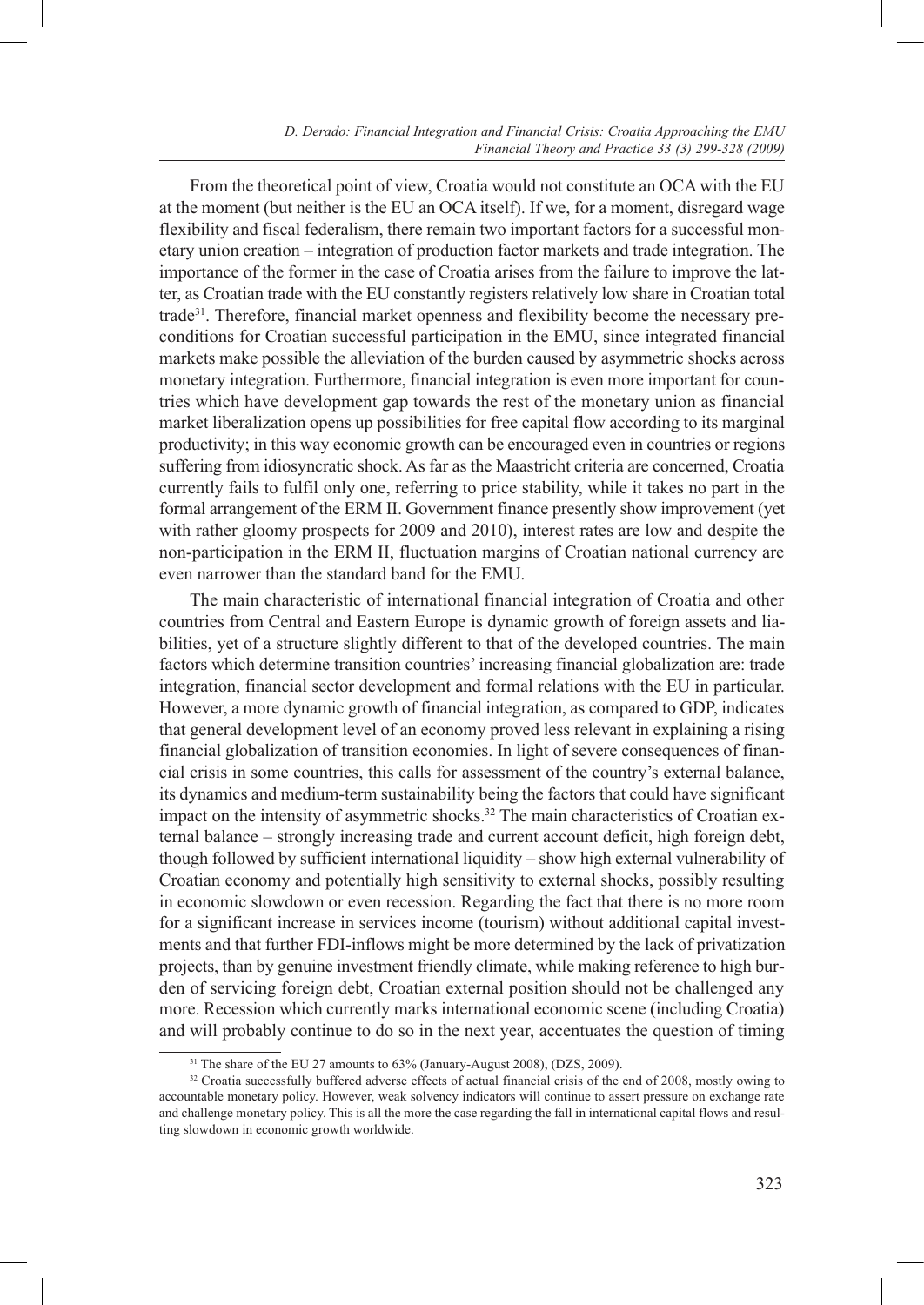for joining monetary integration. Countries suffering from falling economic activities are certainly not strong enough to eventually withstand external asymmetric shocks.

Finally, considerations on pros and cons of Croatian joining the EMU cannot be complete without reference to monetary policy which is, in achieving its primary objective of price stability, largely determined by specific conditions of Croatian economy. Therein belong "euroization', indexation of prices according to the exchange rate and strong import base of Croatian economy<sup>33</sup>. Due to the same policy objective Croatian central bank has similar monetary policy stance as its European counterpart, while the specific role of the exchange rate forces Croatian monetary authority to avoid too strong a volatility of the exchange rate easily translatable into increasing domestic price level. However, entering the new European monetary system, in case of Croatia, would mean elimination of "euroization', indexation of prices and exchange rate pass-through would cease to exist, while price stability would remain highly ranked on the economic policy agenda. Since the great part of Croatian foreign transactions are denominated in euros, this leads to further macro- and microeconomic effects of the EMU for Croatia. With the introduction of the euro exchange rate risk and credit risk would be largely diminished, while more transparent business conditions would contribute to increasing investment opportunities, economic and company restructuring and increasing trade with the EU-market. Strong international position of the euro as the world currency would make positive spill-over to Croatian economy possible, while credible policy of the ECB and a stabile and strong monetary system would eventually protect Croatian economy from speculative currency attacks and external crises. However, economic restructuring which is lagging behind, when compared to the new EU-member countries, potentially exposes Croatia to strong asymmetric shocks what would be the main argument in favour of a more cautious approach not only to monetary integration, but to economic integration in general.

## LITERATURE

**Agénor, P.-R., 2003.** "Benefits and Costs of International Financial Integration: Theory and Facts"*. World Economy,* 26, 1089-1118.

**Aizenman J. and Noy., I., 2004.** "Endogenous financial and trade openness"*. NBER Working Paper,* No. 10496.

**Aizenman, J. and Noy, I., 2006.** "FDI and trade - two-way linkages?"*. Quarterly Review of Economics and Finance,* 46 (3), 317-337.

**Alesina, A. and Barro, R. J., 2002.** "Currency Unions"*. Quarterly Journal of Economics,* 117 (2), 409-436.

**Angeloni, I., Flad, M. and Mongelli, F. P., 2005.** "Economic and monetary Integration of the New Member States: Helping to Chart the Route"*. ECB Occasional Paper Series,* No. 36.

<sup>33</sup> On the influence of exchange rate movements on domestic prices see: Billmeier and Bonato, 2004 and Kraft, 2003.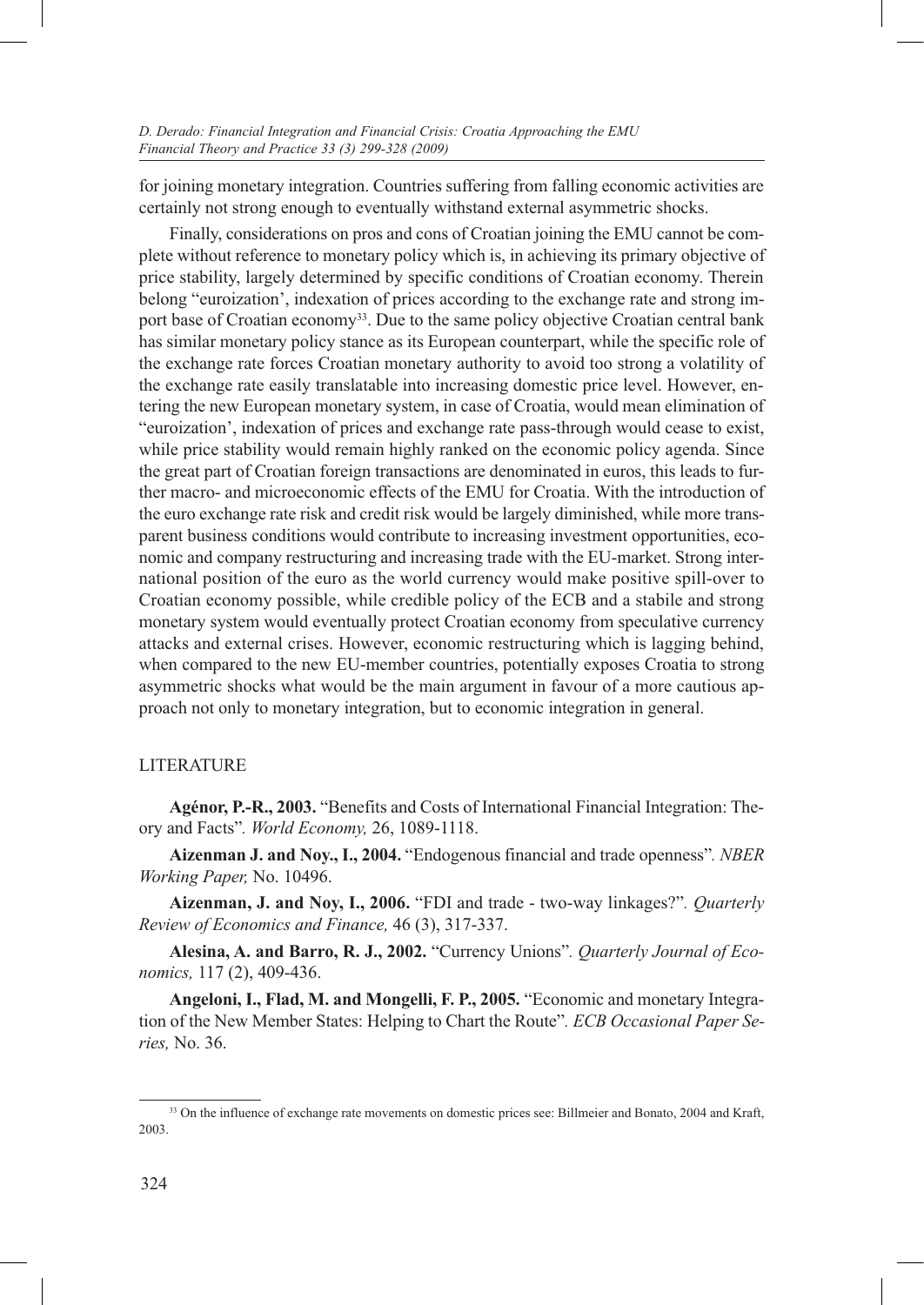**Arestis, P., McCauley, K. and Sawyer, M., 2001.** "An Alternative Stability Pact for the European Union"*. Cambridge Journal of Economics,* 25 (1), 113-130.

**Arnold, I. J. M. and Verhoef, B. A., 2004.** "External Causes of Euro Zone Inflation Differentials: A Re-examination of the Evidence"*. Intereconomics,* 39 (5), 254-263.

**Baharumshah, A. Z., Lau, E. and Fountas, S., 2003.** "On the sustainability of current account deficits: evience from four ASEAN countries"*. Journal of Asian Economics,* 14 (3), 465-487.

**Bayne, N., 2008.** "Financial Diplomacy and the Credit Crunch: The Rise of Central Banks"*. Journal of International Affairs,* 62, 1-16.

**Bekaert, G., Harvey, C. R. and Lundblad, C., 2006.** "Growth volatility and financial liberalization"*. Journal of International Money and Finance,* 25 (3), 370-403.

**Billmeier, A. and Bonato, L., 2004.** "Exchange rate pass-through and monetary policy in Croatia"*. Journal of Comparative Economics,* 32 (3), 426-444.

**BIS** - Bank for International Settlements. http://www.bis.org.

**Boreiko, D., 2003.** "EMU and Accession countries: Fuzzy Cluster Analysis of Membership"*. International Journal of Finance and Economics,* 8, 309-325.

**Bussière, M. and Mulder, C., 1999.** "External Vulnerability in Emerging Market Economies: How High Liquidity Can Offset Weak Fundamentals and the Effects of Contagion"*. IMF Working Paper,* No. 88.

**Caserano, F., 2006.** "Optimum Currency Areas: A Policy View"*. Banca Nazionale del Lavoro Quarterly Review,* 59, 317-332.

**Cavallo, E. A. and Frankel, J. A., 2008.** "Does openness to trade make countries more vulnerable to sudden stops, or less? Using gravity to establish causality"*. Journal of International Money and Finance,* 27 (8), 1430-1452.

**Chari, V. V. and Kehoe, P. J., 2008.** "Time Inconsistency and Free-Riding in a Monetary Union"*. Journal of Money, Credit and Banking*, 40 (7), 1329-1355.

**Chen, X. and Mills, T. C., 2009.** "Evaluating growth cycle synchronisation in the EU"*. Economic Modelling,* 26 (2), 342-351.

**Chinn, M. D. and Ito, H., 2008.** "A New Measure of Financial Openness"*. Journal of Comparative Policy Analysis: Research and Practice,* 10 (3), 309-322.

**Cohen, B. J. and Subacchi, P., 2008.** "A One-and-a-Half Currency System"*. Journal of International Affairs,* 62, 151-163.

**Cohen, B. J., 2003.** "Are Monetary Unions Inevitable?"*. International Studies Perspectives,* 4, 275-292.

**Collignon, S., 2004.** "Is Europe going far enough? Reflections on the EU's economic governance"*. Journal of European Public Policy,* 11, 909-925.

**Cooper, R. and Kempf, H., 2000.** "Designing Stabilization Policy in a Monetary Union"*. NBER Working Paper,* No. 7607.

**Cooper, S., 2007.** "Why doesn't regional monetary cooperation follow trade cooperation?"*. Review of International Political Economy,* 14 (4), 626-652.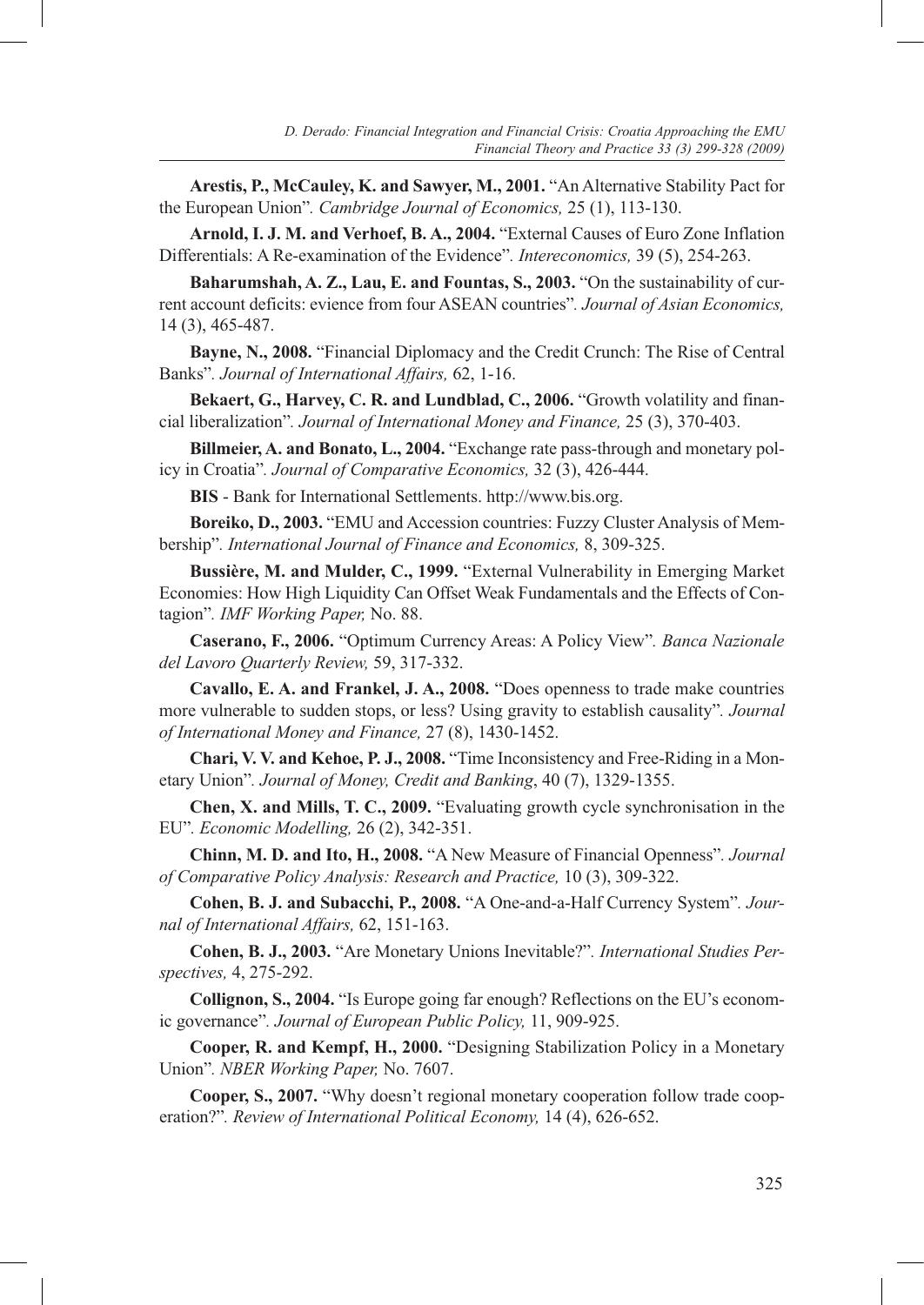**Corsetti, G. and Penseti, P., 2002.** "Self-Validating Optimum Currency Area"*. NBER Working Paper,* No. 8783.

**Cuculić, J., Faulend, M. anf Šošić, V., 2004.** "Fiscal aspects of accession: can we anter the European Union with a budgetary deficit?" in: K. Ott, ed. *Croatian Accession to the European Union: Institutional Challenges*. Zagreb: Institute of Public Finance : Friedrich ebert Stiftung, 49-77.

**Daseking, C., 2002.** "Debt: How Much Is Too Much?"*. Finance & Development - a quarterly magazine of the IMF,* 39.

**De Castro, V. M. A. and Soukiazis, E., 2003.** "The Impact of the Maastricht Criteria and the Stability Pact on Growth and Unemployment in Europe"*. CEUNEUROP Discussion Paper,* No. 15.

**De Grauwe, P., 1996.** "The Economics of Convergence: Towards Monetary Union in Europe"*. Weltwirtschaftliches Archiv,* 123, 1-27.

**DZS, 2009.** *Monthly ststistical report*, No. 9 [online]. Available from: [http://www. dzs.hr/Hrv\_Eng/msi/2009/msi-2009\_09.pdf].

**EBRD, 2003.** *Transition Report 2003: Integration and regional cooperation*. London: European Bank for Reconstruction and Development.

**EBRD, 2007.** *Transition Report 2007: Integration and regional cooperation*. London: European Bank for Reconstruction and Development.

**EBRD, 2008.** *Transition Report 2008: People in Transition*. London: European Bank for Reconstruction and Development.

**ECB, 2000.** *Statistical Treatment of the Eurosystem's International Reserves*. Frankfurt/Main: European Central Bank.

**Edwards, S., 2001.** "Does the current account matter?"*. NBER Working Paper,* No. 8275.

**Eichengreen, B., 2005.** "Europe, the euro and the ECB: Monetary success, fiscal failure"*. Journal of Policy Modelling,* 27 (4), 427-439.

**EIZ, 2007.** *Pristupanje Europskoj Uniji: očekivani ekonomski učinci*. Zagreb: Ekonomski institut Zagreb.

**EUROSTAT** - Statistical Office of the European Union. http://epp.eurostat.ec.europa.eu.

**Feldstein, M. S., 2009.** "Reflections on American's views of the euro ex ante"*. NBER Working Paper,* No. 14696.

**Feldstein, M., 2005.** "The euro and the stability pact"*. Journal of Policy Modelling,* 27, 421-426.

**Fidrmuc, J., 2004.** "The Endogeneity of the Optimum Currency Area Criteria, Intra-Industry Trade, and EMU Enlargement". Contemporary Economic Policy, 22, 1-12.

**Frankel, J., Smit, B. and Sturzenegger, F., 2008.** "South Africa: Macroeconomic challenges after a decade of success"*. Economics of Transition,* 16, 639-677.

**Freund, C., 2005.** "Current account adjustment in industrial countries"*. Journal of International Money and Finance,* 24, 1278-1298.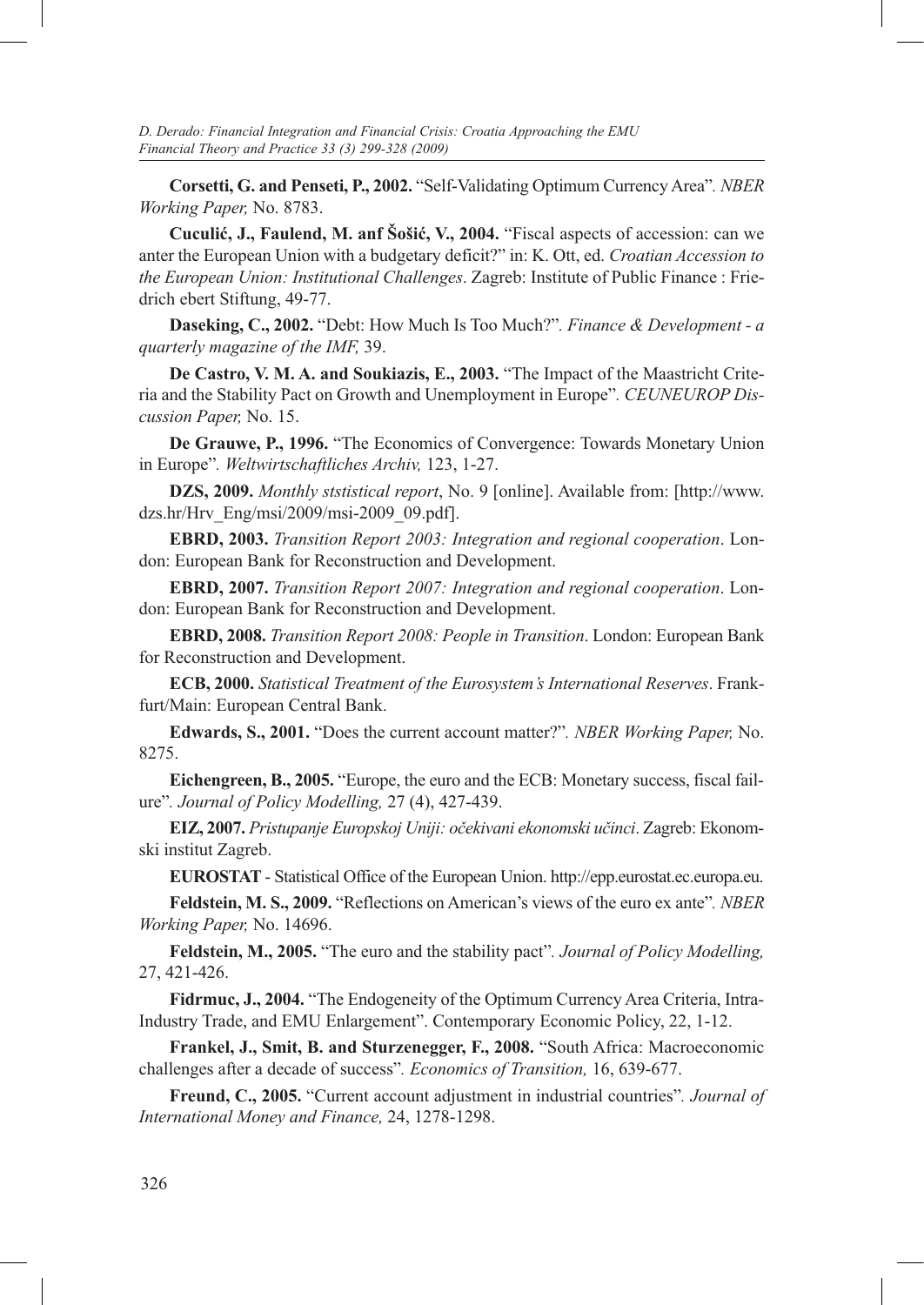**Fukayama, F., 2008.** "The Fall of America Inc." [online]*. Newsweek,* Octeber 13. available from: [http://www.newsweek.com/id/162401].

**Ghosh, A. R., Ostry, J. D. and Tamirisa, N., 2009.** "Anticipating the Next Crisis - What can early warning system be expected to deliver?"*. Finance & Development - a quarterly magazine of the IMF,* September.

**Gouveia, S. and Correia, L., 2008.** "Business cycle synchronisation in the Euro area: the case of small countries"*. International Economics and Economic Policy,* 5 (1), 103-121.

**Grubel, H., 2005.** "Small country benefit from monetary union"*. Journal of Policy Modelling,* 27 (4), 509-523.

**CNB** – Croatian National Bank. http://www.hnb.hr.

**Hochreiter, E., Schmidt-Hebbel, K. and Winckler, G., 2002.** "Monetary union: European lessons, Latin American prospects"*. North American Journal of Economics and Finance,* 13 (3), 297-321.

**Hodson, D. and Maher, I., 2004.** "Soft law and sanctions: economic policy co-ordination and reform of the Stability and Growth Pact"*. Journal of European Public Policy,* 11 (5), 798-813.

**Hoffmann, M., 2007.** "Fixed versus Flexible Exchange Rates: Evidence from Developing Countries"*. Economica,* 74, 425-449.

**IMF, 2007.** *International Financial Statistics Yearbook 2007*. Washington: International Monetary Fund.

**IMF, 2008.** *International Financial Statistics Yearbook 2008*. Washington: International Monetary Fund.

**IMF, 2009.** W*orld Economic Outlook*. Washington: International Monetary Fund.

**Issing, O., 2005.** "The ECB and the euro – the first 6 years: A view from the ECB"*. Journal of Policy Modelling,* 27 (4), 405-420.

**Kaminsky, G., Lizondo, S. and Reinhart, C. M., 1998.** "Leading Indicators of Currency Crisis"*. IMF Staff Papers,* No. 45.

**Kraft, E., 2003.** "Monetary policy under dollarization: the case of Croatia"*. Comparative Economic Studies,* 45 (3), 256-277.

**Lane, P. R. and Milesi-Feretti, G. M., 2008.** "The Drivers of Financial Globalization"*. American Economic Review,* 98 (2), 327-332.

Lane, P. R. and Milesi-Ferretti, G. M., 2007a. "Capital flows to central and Eastern Europe"*. Emerging Market Review,* 8 (2), 106-123.

Lane, P. R. and Milesi-Ferretti, G. M., 2007b. "The External Wealth of Nations Mark II: Revised and Extended Estimates of Foreign Assets and Liabilities, 1970-2004"*. Journal of International Economics,* 73 (2), 223-250.

**Lane, P. R. i Milesi-Ferretti, G. M., 2003.** "International Financial Integration"*. IMF Staff Papers,* 50, 82-113.

**Loayaza, N. V. and Raddatz, C., 2007.** "The Structural Determinants of External Vulnerability"*. World Bank Economic Review,* 21, 359-387.